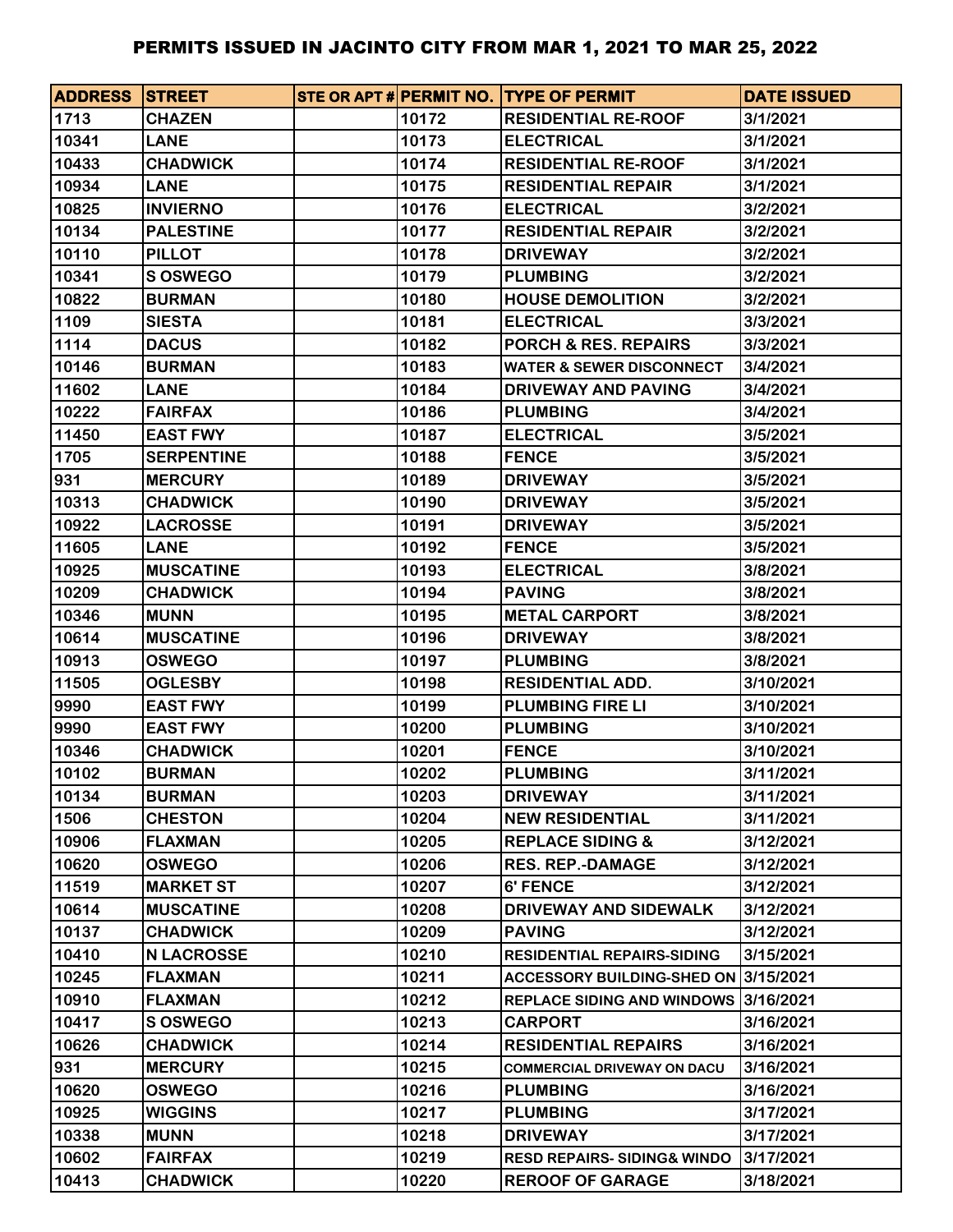| 11519 | <b>MARKET ST</b>  | 10221 | <b>MECHANICAL</b>                  | 3/19/2021 |
|-------|-------------------|-------|------------------------------------|-----------|
| 10118 | <b>CHADWICK</b>   | 10222 | <b>FENCE</b>                       | 3/19/2021 |
| 10426 | <b>PALESTINE</b>  | 10223 | <b>RESIDENTIAL REPAIRS</b>         | 3/19/2021 |
| 1533  | <b>JENNIFER</b>   | 10224 | <b>RESIDENTIAL REPAIRS</b>         | 3/19/2021 |
| 1618  | <b>JENNIFER</b>   | 10225 | <b>RESIDENTIAL REPAIRS</b>         | 3/22/2021 |
| 10341 | S OSWEGO          | 10226 | <b>ELECTRICAL</b>                  | 3/22/2021 |
| 1521  | <b>SERPENTINE</b> | 10227 | <b>PLUMBING</b>                    | 3/22/2021 |
| 11510 | <b>OXHAM</b>      | 10228 | <b>ELECTRICAL</b>                  | 3/22/2021 |
| 10509 | <b>LANE</b>       | 10229 | <b>FENCE-METAL</b>                 | 3/23/2021 |
| 11026 | <b>MUSCATINE</b>  | 10230 | <b>RESIDENTIAL REPAIRS</b>         | 3/23/2021 |
| 10626 | <b>GARBER</b>     | 10231 | <b>DRIVEWAY</b>                    | 3/24/2021 |
| 10934 | <b>OSWEGO</b>     | 10232 | <b>PAVING</b>                      | 3/24/2021 |
| 1613  | <b>CASPERSON</b>  | 10233 | <b>RESIDENTIAL REPAIRS-WINDOWS</b> | 3/25/2021 |
| 10121 | <b>CHADWICK</b>   | 10234 | <b>RESIDENTIAL REPAIRS-WINDOWS</b> | 3/25/2021 |
| 10229 | <b>NORVIC</b>     | 10235 | <b>PLUMBING</b>                    | 3/25/2021 |
| 10205 | <b>CHADWICK</b>   | 10236 | <b>ELECTRICAL</b>                  | 3/26/2021 |
| 10146 | <b>BURMAN</b>     | 10237 | <b>PLUMBING</b>                    | 3/29/2021 |
| 11026 | <b>LACROSSE</b>   | 10238 | <b>RESIDENTIAL RE-ROOF</b>         | 3/29/2021 |
| 11602 | <b>OXHAM</b>      | 10239 | <b>PAVING</b>                      | 3/29/2021 |
| 1709  | <b>CASPERSON</b>  | 10240 | <b>ACCESSORY BUILDING-SHED</b>     | 3/30/2021 |
| 1709  | <b>CASPERSON</b>  | 10241 | <b>MECHANICAL</b>                  | 3/30/2021 |
| 11505 | <b>OXHAM</b>      | 10242 | <b>CARPORT</b>                     | 3/30/2021 |
| 10122 | <b>PALESTINE</b>  | 10243 | <b>RESIDENTIAL RE-ROOF</b>         | 3/30/2021 |
| 1109  | <b>MERCURY</b>    | 10244 | <b>FENCE</b>                       | 3/30/2021 |
| 10238 | <b>NORVIC</b>     | 10245 | <b>REPLACE SIDING</b>              | 3/31/2021 |
| 10706 | <b>LANE</b>       | 10246 | <b>DRIVEWAY</b>                    | 4/1/2021  |
| 10617 | <b>MUSCATINE</b>  | 10247 | <b>BLOCK AND BASE LEVEL</b>        | 4/1/2021  |
| 1713  | <b>CASPERSON</b>  | 10248 | <b>DRIVEWAY</b>                    | 4/1/2021  |
| 10310 | <b>WIGGINS</b>    | 10249 | <b>PAVING</b>                      | 4/1/2021  |
| 11519 | <b>MARKET ST</b>  | 10250 | <b>PLUMBING</b>                    | 4/5/2021  |
| 11001 | <b>MUSCATINE</b>  | 10251 | <b>ELECTRICAL</b>                  | 4/5/2021  |
| 11005 | <b>MUSCATINE</b>  | 10252 | <b>ELECTRICAL</b>                  | 4/5/2021  |
| 1610  | <b>CASPERSON</b>  | 10253 | <b>DRIVEWAY</b>                    | 4/5/2021  |
| 10602 | <b>WIGGINS</b>    | 10254 | <b>FENCE AND REPLACE SIDING</b>    | 4/6/2021  |
| 1702  | <b>CHESTON</b>    | 10255 | <b>REROOF</b>                      | 4/6/2021  |
| 10505 | <b>CHADWICK</b>   | 10256 | <b>DRIVEWAY</b>                    | 4/6/2021  |
| 10314 | <b>EAST FWY</b>   | 10257 | <b>ELECTRICAL</b>                  | 4/6/2021  |
| 11510 | <b>FLAXMAN</b>    | 10258 | <b>PLUMBING</b>                    | 4/6/2021  |
| 10802 | <b>MUSCATINE</b>  | 10259 | <b>DRIVEWAY</b>                    | 4/7/2021  |
| 10241 | <b>PALESTINE</b>  | 10260 | <b>RESIDENTIAL REPAIRS</b>         | 4/7/2021  |
| 10121 | <b>CHADWICK</b>   | 10261 | <b>RES-REMODEL</b>                 | 4/8/2021  |
| 1626  | <b>JENNIFER</b>   | 10263 | <b>ELECTRICAL</b>                  | 4/8/2021  |
| 10521 | <b>NORVIC</b>     | 10264 | <b>FOUNDATION LEVEL</b>            | 4/9/2021  |
| 10117 | <b>RUMAR</b>      | 10265 | <b>ACCESSORY BLDG</b>              | 4/9/2021  |
| 10930 | <b>BURMAN</b>     | 10266 | <b>FENCE</b>                       | 4/9/2021  |
| 10510 | <b>WIGGINS</b>    | 10267 | <b>RESIDENTIAL REPAIRS</b>         | 4/9/2021  |
| 10425 | <b>WIGGINS</b>    | 10268 | <b>FENCE</b>                       | 4/9/2021  |
| 1709  | <b>CASPERSON</b>  | 10269 | <b>ELECTRICAL</b>                  | 4/12/2021 |
| 10606 | <b>WIGGINS</b>    | 10270 | <b>DRIVEWAY</b>                    | 4/12/2021 |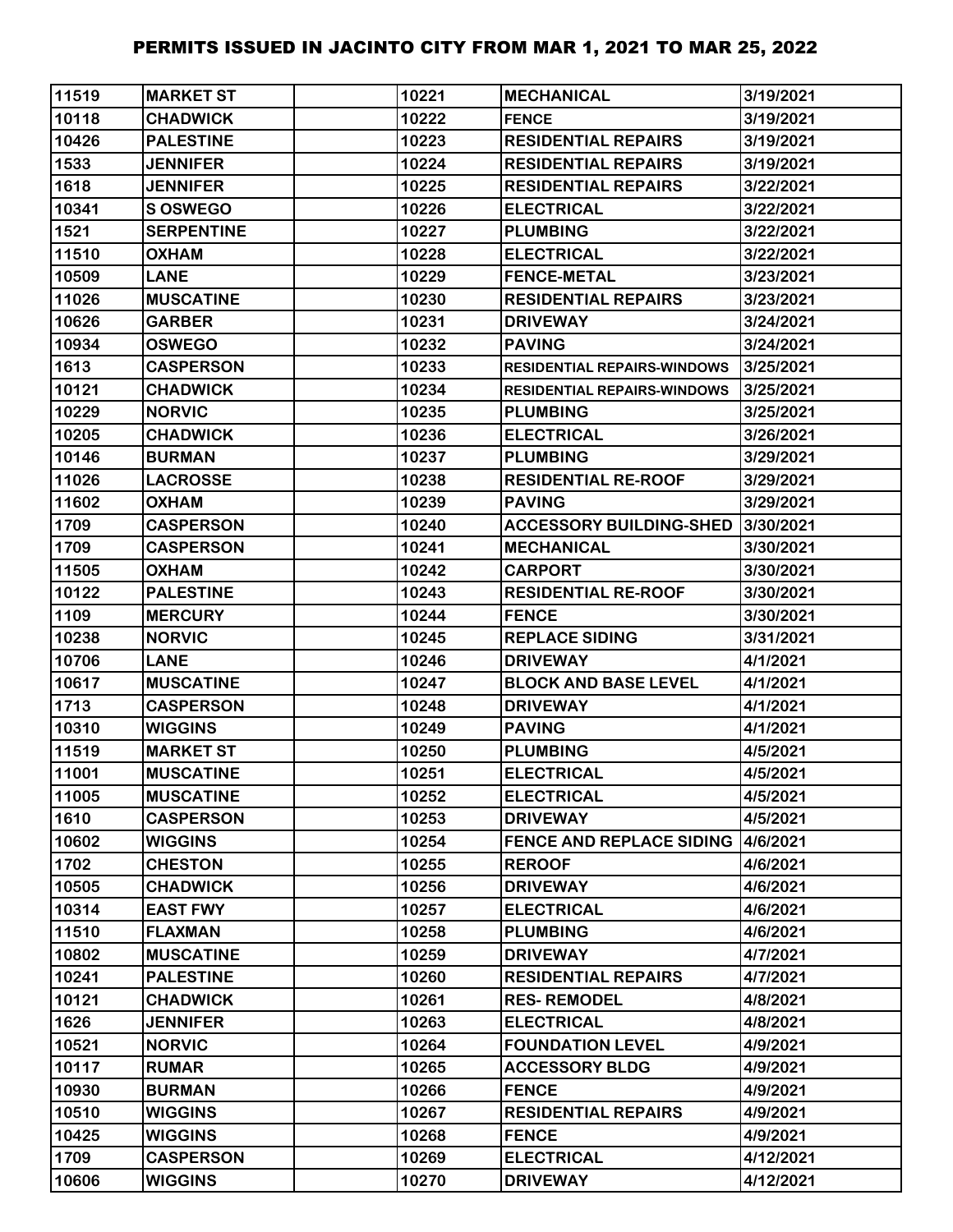| 1702  | <b>JENNIFER</b>  |                   | 10271 | <b>PLUMBING</b>                    | 4/12/2021 |
|-------|------------------|-------------------|-------|------------------------------------|-----------|
| 10405 | <b>MUSCATINE</b> |                   | 10272 | <b>WOOD FENCE</b>                  | 4/12/2021 |
| 10629 | <b>FLAXMAN</b>   |                   | 10273 | <b>SHED REPAIRS</b>                | 4/12/2021 |
| 10205 | <b>PILLOT</b>    |                   | 10274 | <b>CHAINLINK &amp; WOOD FENCE</b>  | 4/12/2021 |
| 10138 | <b>PILLOT</b>    |                   | 10275 | <b>DRIVEWAY</b>                    | 4/13/2021 |
| 10425 | <b>BURMAN</b>    |                   | 10276 | <b>DRIVEWAY</b>                    | 4/13/2021 |
| 1606  | <b>JENNIFER</b>  |                   | 10277 | <b>REROOF</b>                      | 4/13/2021 |
| 10511 | <b>LACROSSE</b>  |                   | 10278 | <b>COMM. REMODEL</b>               | 4/14/2021 |
| 10511 | <b>LACROSSE</b>  | TB1685-33/3410279 |       | <b>COMM. REMODEL</b>               | 4/14/2021 |
| 10511 | <b>LACROSSE</b>  | TB1685-33/3410280 |       | <b>COMM. REMODEL</b>               | 4/14/2021 |
| 10511 | <b>LACROSSE</b>  | TB272-31/32 10281 |       | <b>COMM. REMODEL</b>               | 4/14/2021 |
| 10511 | <b>LACROSSE</b>  | TB272-31/32 10282 |       | <b>COMM. REMODEL</b>               | 4/14/2021 |
| 10511 | <b>LACROSSE</b>  | TB243-29/30 10283 |       | <b>COMM. REMODEL</b>               | 4/14/2021 |
| 10511 | <b>LACROSSE</b>  | TB243-29/30 10284 |       | <b>COMM. REMODEL</b>               | 4/14/2021 |
| 10511 | <b>LACROSSE</b>  |                   | 10285 | <b>COMM. REMODEL</b>               | 4/14/2021 |
| 10511 | <b>LACROSSE</b>  | 27/28             | 10286 | <b>COMM. REMODEL</b>               | 4/14/2021 |
| 10511 | <b>LACROSSE</b>  | TB900-26          | 10287 | <b>COMM. REMODEL</b>               | 4/14/2021 |
| 10511 | <b>LACROSSE</b>  | TB900-26          | 10288 | <b>COMM. REMODEL</b>               | 4/14/2021 |
| 10511 | <b>LACROSSE</b>  | TB2457-39/4010289 |       | <b>COMM. REMODEL</b>               | 4/14/2021 |
| 10918 | <b>VERANO</b>    |                   | 10290 | <b>REROOF</b>                      | 4/15/2021 |
| 10905 | <b>VERANO</b>    |                   | 10291 | <b>METAL CARPORT</b>               | 4/15/2021 |
| 11515 | <b>MARKET</b>    |                   | 10292 | <b>MECHANICAL</b>                  | 4/15/2021 |
| 1610  | <b>BURMAN</b>    |                   | 10293 | <b>RES.REPAIRS</b>                 | 4/15/2021 |
| 1317  | <b>BELIN</b>     |                   | 10294 | <b>INGROUND POOL</b>               | 4/16/2021 |
| 10201 | <b>FLAXMAN</b>   |                   | 10295 | <b>WOOD-FENCE</b>                  | 4/16/2021 |
| 10714 | <b>PILLOT</b>    |                   | 10296 | <b>WOOD FENCE</b>                  | 4/16/2021 |
| 10118 | <b>WIGGINS</b>   |                   | 10297 | <b>RES.REPAIRS</b>                 | 4/19/2021 |
| 10213 | <b>NORVIC</b>    |                   | 10298 | <b>PLUMBING</b>                    | 4/19/2021 |
| 1335  | <b>HORATIO</b>   |                   | 10299 | <b>DEMO.SHED</b>                   | 4/19/2021 |
| 1734  | <b>BELIN</b>     |                   | 10300 | <b>DRIVEWAY</b>                    | 4/20/2021 |
| 1717  | <b>JENNIFER</b>  |                   | 10302 | PATIO, ROOF DECK STRUCTUI4/20/2021 |           |
| 1506  | <b>CHESTON</b>   |                   | 10303 | <b>PLUMBING</b>                    | 4/21/2021 |
| 10146 | <b>BURMAN</b>    |                   | 10304 | <b>MECHANICAL</b>                  | 4/21/2021 |
| 10202 | <b>PALESTINE</b> |                   | 10305 | <b>FENCE</b>                       | 4/21/2021 |
| 10330 | <b>MUNN</b>      |                   | 10306 | <b>RESIDENTIAL RE-ROOF</b>         | 4/21/2021 |
| 10409 | <b>BURMAN</b>    |                   | 10307 | <b>PLUMBING</b>                    | 4/22/2021 |
| 11502 | <b>CELTIS</b>    |                   | 10308 | <b>DRIVEWAY</b>                    | 4/23/2021 |
| 1526  | <b>BELIN</b>     |                   | 10309 | <b>DRIVEWAY</b>                    | 4/23/2021 |
| 10146 | <b>BURMAN</b>    |                   | 10310 | <b>ELECTRICAL</b>                  | 4/23/2021 |
| 1702  | <b>JENNIFER</b>  |                   | 10311 | <b>MECHANICAL</b>                  | 4/23/2021 |
| 10441 | N OSWEGO         |                   | 10312 | <b>REPLACE SIDING &amp; TRIM</b>   | 4/23/2021 |
| 11020 | <b>BURMAN</b>    |                   | 10313 | <b>PLUMBING</b>                    | 4/27/2021 |
| 10122 | <b>BURMAN</b>    |                   | 10315 | <b>RESIDENTIAL RE-ROOF</b>         | 4/27/2021 |
| 921   | <b>AKRON</b>     |                   | 10316 | <b>RIGHT OF WAY</b>                | 4/27/2021 |
| 11519 | <b>MARKET ST</b> |                   | 10317 | <b>RIGHT OF WAY</b>                | 4/27/2021 |
| 10401 | <b>MUNN</b>      |                   | 10318 | <b>RESIDENTIAL RE-ROOF</b>         | 4/27/2021 |
| 11519 | <b>MARKET ST</b> |                   | 10319 | <b>PLUMBING</b>                    | 4/29/2021 |
| 10409 | <b>BURMAN</b>    |                   | 10320 | <b>DEMOLITION</b>                  | 4/29/2021 |
| 931   | <b>MERCURY</b>   |                   | 10321 | <b>COMMERCIAL REMODEL</b>          | 5/3/2021  |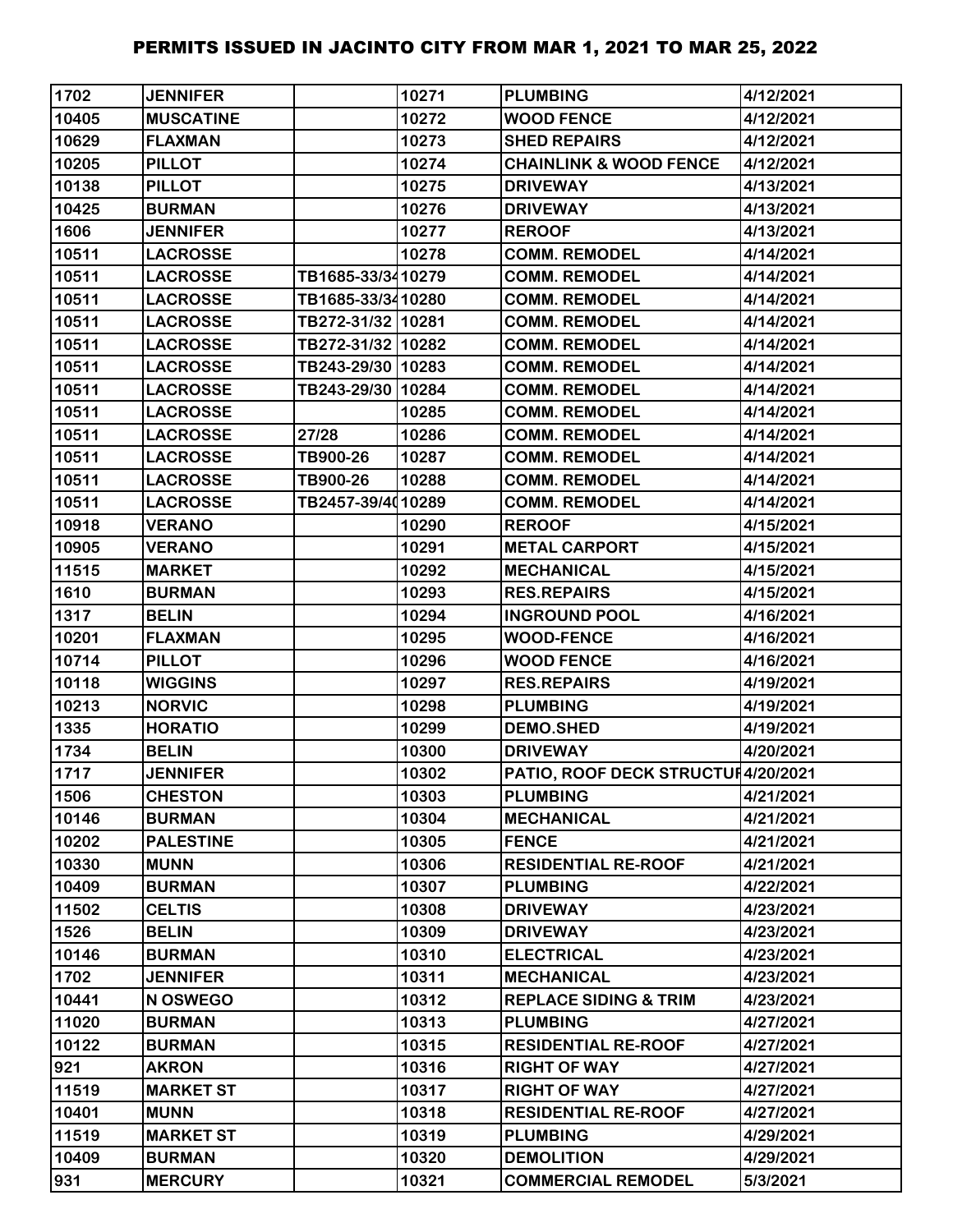| 11602        | <b>SEAGRAM</b>    | 10322 | RES.REP.(ROOF & B.PORCH FF5/3/2021       |           |
|--------------|-------------------|-------|------------------------------------------|-----------|
| 11505        | <b>OXHAM</b>      | 10323 | <b>DRIVEWAY, PAVING &amp; GATE</b>       | 5/3/2021  |
| 10237        | <b>MARKET</b>     | 10324 | <b>PLUMBING</b>                          | 5/4/2021  |
| 1625         | <b>JENNIFER</b>   | 10325 | <b>PLUMBING</b>                          | 5/4/2021  |
| 1506         | <b>CHESTON</b>    | 10326 | <b>MECHANICAL</b>                        | 5/4/2021  |
| 10529        | <b>LACROSSE</b>   | 10327 | <b>ELECTRICAL</b>                        | 5/4/2021  |
| 1434         | <b>HORATIO</b>    | 10328 | <b>PLUMBING</b>                          | 5/4/2021  |
| 10425        | <b>CHADWICK</b>   | 10329 | <b>DRIVEWAY</b>                          | 5/4/2021  |
| 10606        | <b>WIGGINS</b>    | 10330 | <b>FENCE</b>                             | 5/4/2021  |
| 10938        | <b>LACROSSE</b>   | 10331 | <b>RESIDENTIAL - REMODEL</b>             | 5/5/2021  |
| 10638        | <b>FAIRFAX</b>    | 10332 | <b>FENCE-WOOD</b>                        | 5/5/2021  |
| 10702        | <b>NORVIC</b>     | 10333 | <b>REROOF</b>                            | 5/6/2021  |
| 10201        | <b>PALESTINE</b>  | 10334 | <b>RESIDENTIAL REPAIRS</b>               | 5/6/2021  |
| 10706        | <b>FLAXMAN</b>    | 10335 | <b>PAVING</b>                            | 5/6/2021  |
| 11030        | <b>VERANO</b>     | 10336 | <b>RESIDENTIAL RE-ROOF</b>               | 5/6/2021  |
| 10505        | <b>PALESTINE</b>  | 10337 | <b>FENCE &amp; GATE</b>                  | 5/6/2021  |
| 10319        | <b>PALESTINE</b>  | 10338 | COM REMODEL-REROOF & PAINT 5/7/2021      |           |
| 1426         | <b>HORATIO</b>    | 10339 | <b>DEMOLITION-SHED</b>                   | 5/7/2021  |
| 10534        | <b>PALESTINE</b>  | 10340 | <b>FENCE-GATE</b>                        | 5/7/2021  |
| 10610        | <b>BURMAN</b>     | 10341 | RES. ADDITION(BEDROOM-ON SL 5/11/2021    |           |
| 1506         | <b>CHESTON</b>    | 10342 | <b>ELECTRICAL</b>                        | 5/11/2021 |
| 11505        | <b>OGLESBY</b>    | 10343 | <b>ELECTRICAL</b>                        | 5/11/2021 |
| 10714        | <b>GARBER LN</b>  | 10344 | <b>NEW WINDOWS</b>                       | 5/12/2021 |
| 10102        | <b>FAIRFAX</b>    | 10345 | <b>ACCESSORY BUILDING</b>                | 5/12/2021 |
| 10434        | <b>PILLOT</b>     | 10346 | <b>ELECTRICAL</b>                        | 5/13/2021 |
| 10918        | <b>FLAXMAN</b>    | 10347 | <b>4FT TALL PICKET FENCE</b>             | 5/13/2021 |
| 10345        | <b>N LACROSSE</b> | 10348 | <b>RESIDENTIAL RE-ROOF</b>               | 5/13/2021 |
| 10237        | <b>MARKET</b>     | 10349 | <b>MECHANICAL</b>                        | 5/14/2021 |
| 1702         | <b>JENNIFER</b>   | 10350 | <b>DRIVEWAY</b>                          | 5/14/2021 |
| 11518        | <b>CELTIS</b>     | 10351 | <b>PLUMBING</b>                          | 5/14/2021 |
| 10209        | <b>RUMAR</b>      | 10352 | <b>GAZEBO</b>                            | 5/14/2021 |
| 11009        | <b>WIGGINS</b>    | 10353 | <b>PLUMBING</b>                          | 5/17/2021 |
| 10433        | <b>LANE</b>       | 10354 | <b>LEVEL BLOCK &amp; BASE FOUNDATION</b> | 5/17/2021 |
| 10501        | <b>WIGGINS</b>    | 10355 | <b>RESIDENTIAL RE-ROOF</b>               | 5/17/2021 |
| 10824        | <b>INVIERNO</b>   | 10356 | <b>LEVEL BLK &amp; BASE AND ADDITION</b> | 5/17/2021 |
| 10510        | <b>CHADWICK</b>   | 10357 | <b>DRIVEWAY</b>                          | 5/18/2021 |
| 10345        | <b>LANE</b>       | 10358 | <b>RESIDENTIAL ADDITION</b>              | 5/18/2021 |
| 10533        | <b>BURMAN</b>     | 10359 | <b>FENCE &amp; RESIDENTIAL REPAIRS</b>   | 5/18/2021 |
| 11013        | <b>VERANO</b>     | 10360 | LEVEL BLK & BASE AND RE-ROOF             | 5/18/2021 |
| 10909        | <b>OSWEGO</b>     | 10361 | <b>RESIDENTIAL REPAIRS</b>               | 5/18/2021 |
| 1705         | <b>SERPENTINE</b> | 10362 | <b>GENERATOR</b>                         | 5/19/2021 |
|              |                   | 10363 |                                          |           |
| 1705<br>1705 | <b>SERPENTINE</b> |       | <b>ELECTRICAL</b>                        | 5/19/2021 |
|              | <b>SERPENTINE</b> | 10364 | <b>PLUMBING</b>                          | 5/19/2021 |
| 10225        | <b>MUNN</b>       | 10365 | <b>WOOD FENCE</b>                        | 5/20/2021 |
| 10517        | <b>CHADWICK</b>   | 10366 | <b>RESIDENTIAL RE-ROOF</b>               | 5/19/2021 |
| 1317         | <b>BELIN</b>      | 10367 | <b>PLUMBING</b>                          | 5/20/2021 |
| 11513        | <b>SEAGRAM</b>    | 10368 | <b>ACCESORY BUILDING</b>                 | 5/21/2021 |
| 10337        | <b>PILLOT</b>     | 10369 | <b>PAVING</b>                            | 5/21/2021 |
| 1627         | <b>CHAZEN</b>     | 10370 | <b>RESIDENTIAL RE-ROOF</b>               | 5/21/2021 |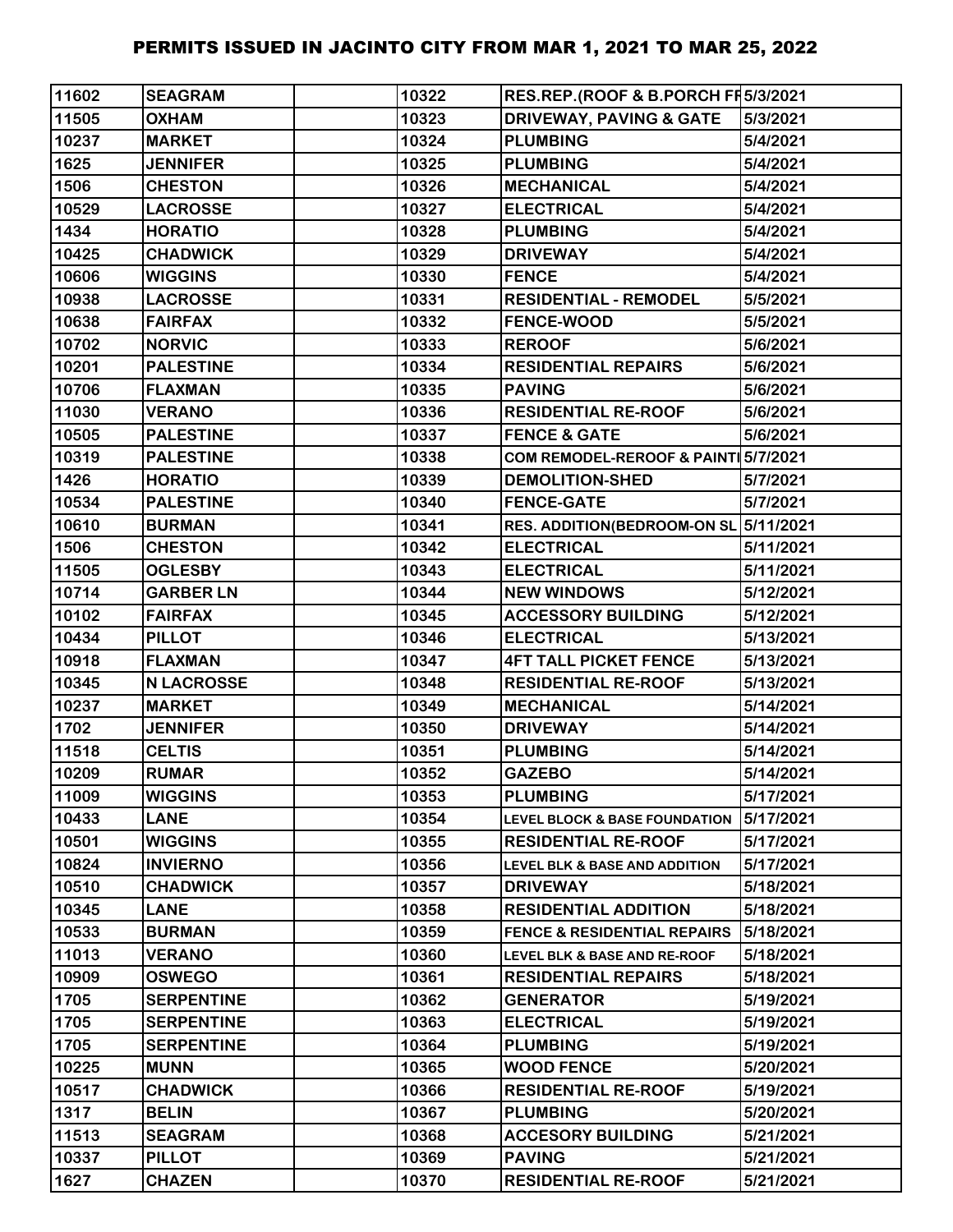| 10510           | <b>FLAXMAN</b>    |   | 10371 | <b>FENCE</b>                      | 5/21/2021 |
|-----------------|-------------------|---|-------|-----------------------------------|-----------|
| 10909           | <b>INVIERNO</b>   |   | 10372 | <b>RESIDENTIAL RE-ROOF</b>        | 6/4/2021  |
| 10727           | <b>MUNN</b>       |   | 10373 | <b>DRIVEWAY</b>                   | 5/25/2021 |
| 10402           | <b>FLAXMAN</b>    |   | 10374 | <b>RES.REP (WINDOWS)</b>          | 5/26/2021 |
| SC <sub>2</sub> | <b>BURMAN</b>     |   | 10375 | <b>ELECTRICAL</b>                 | 5/26/2021 |
| 10117           | <b>LANE</b>       |   | 10376 | <b>RES.REM.(SOLAR PANELS)</b>     | 5/26/2021 |
| 10117           | <b>LANE</b>       |   | 10377 | <b>ELECTRICAL</b>                 | 5/26/2021 |
| 10425           | <b>PILLOT</b>     |   | 10378 | <b>REROOF</b>                     | 5/26/2021 |
| 10346           | <b>MUNN</b>       |   | 10379 | <b>REROOF</b>                     | 5/26/2021 |
| 1022            | <b>AKRON</b>      |   | 10380 | <b>REROOF</b>                     | 5/26/2021 |
| 10922           | <b>LACROSSE</b>   |   | 10381 | <b>DRIVEWAY</b>                   | 5/27/2021 |
| 10713           | <b>FAIRFAX</b>    |   | 10382 | <b>ELECTRICAL</b>                 | 5/28/2021 |
| 1406            | <b>BELIN</b>      |   | 10383 | <b>GENERATOR</b>                  | 5/28/2021 |
| 1406            | <b>BELIN</b>      |   | 10384 | <b>ELECTRICAL</b>                 | 5/28/2021 |
| 1506            | <b>CHESTON</b>    |   | 10385 | <b>DRIVEWAY</b>                   | 5/28/2021 |
| 1701            | <b>CHAZEN</b>     |   | 10386 | PAVING(WALKWAY&PATIO)             | 5/28/2021 |
| 10429           | <b>LANE</b>       |   | 10387 | <b>PLUMBING</b>                   | 5/28/2021 |
| 10702           | <b>BURMAN</b>     |   | 10388 | <b>REPLACE SIDING</b>             | 6/1/2021  |
| 10502           | <b>PILLOT</b>     |   | 10389 | <b>DRIVEWAY</b>                   | 6/1/2021  |
| 1006            | <b>DACUS</b>      |   | 10390 | <b>PLUMBING</b>                   | 6/1/2021  |
| 10638           | <b>FAIRFAX</b>    |   | 10391 | <b>PAVING</b>                     | 6/1/2021  |
| 11419           | <b>MUNN</b>       |   | 10392 | <b>PLUMBING</b>                   | 6/2/2021  |
| 11030           | <b>VERANO</b>     |   | 10393 | <b>PATIO</b>                      | 6/2/2021  |
| 11037           | <b>MARKET</b>     |   | 10394 | <b>ELECTRICAL</b>                 | 6/3/2021  |
| 11618           | <b>SEAGRAM</b>    |   | 10395 | <b>DRIVEWAY</b>                   | 6/3/2021  |
| 11110           | <b>MUSCATINE</b>  |   | 10396 | <b>RESIDENTIAL REPAIRS</b>        | 6/3/2021  |
| 10533           | <b>WIGGINS</b>    |   | 10397 | <b>ELECTRICAL</b>                 | 6/4/2021  |
| 10533           | <b>WIGGINS</b>    |   | 10398 | SOLAR PANEL INSTALLATION 6/4/2021 |           |
| 10426           | <b>PALESTINE</b>  |   | 10399 | <b>GRADE/FILL DIRT</b>            | 6/4/2021  |
| 10213           | <b>BURMAN</b>     |   | 10400 | <b>ELECTRICAL</b>                 | 6/7/2021  |
| 11510           | <b>OXHAM</b>      |   | 10401 | <b>MECHANICAL</b>                 | 6/7/2021  |
| 1501            | <b>MERCURY</b>    |   | 10402 | <b>ELECTRICAL</b>                 | 6/7/2021  |
| 1006            | <b>DACUS</b>      |   | 10403 | <b>DEMOLITION-HOUSE</b>           | 6/8/2021  |
| 931             | <b>MERCURY</b>    | B | 10404 | <b>ELECTRICAL</b>                 | 6/9/2021  |
| 931             | <b>MERCURY</b>    | Α | 10405 | ELECTRICAL #4124                  | 6/9/2021  |
| 10434           | <b>BURMAN</b>     |   | 10406 | <b>MECHANICAL</b>                 | 6/9/2021  |
| 10237           | <b>MARKET</b>     |   | 10407 | PLUMBING 4" FIRE LINE             | 6/9/2021  |
| 10309           | <b>PILLOT</b>     |   | 10408 | <b>PLUMBING</b>                   | 6/9/2021  |
| 10121           | <b>CHADWICK</b>   |   | 10409 | <b>ELECTRICAL</b>                 | 6/9/2021  |
| 10245           | <b>MUNN</b>       |   | 10410 | <b>DRIVEWAY</b>                   | 6/9/2021  |
| 1729            | <b>JENNIFER</b>   |   | 10411 | <b>REROOF AND REPAIR FENCE</b>    | 6/10/2021 |
| 10804           | <b>MUNN</b>       |   | 10412 | <b>ELECTRICAL</b>                 | 6/10/2021 |
| 1704            | <b>HOLLAND#1</b>  |   | 10413 | <b>GAS TEST</b>                   | 6/10/2021 |
| 10402           | <b>SLACROSSE</b>  |   | 10414 | <b>REROOF</b>                     | 6/10/2021 |
| 10329           | <b>NORVIC</b>     |   | 10415 | <b>PLUMBING</b>                   | 6/10/2021 |
| 10117           | <b>LANE</b>       |   | 10416 | <b>DRIVEWAY</b>                   | 6/10/2021 |
| 10334           | <b>N LACROSSE</b> |   | 10417 | <b>RESIDENTIAL REPAIRS</b>        | 6/10/2021 |
| 11211           | <b>MUNN</b>       |   | 10418 | PAVING CRUSHED ASPHALT            | 6/11/2021 |
| 10222           | <b>WIGGINS</b>    |   | 10419 | <b>RESIDENTIAL RE-ROOF</b>        | 6/14/2021 |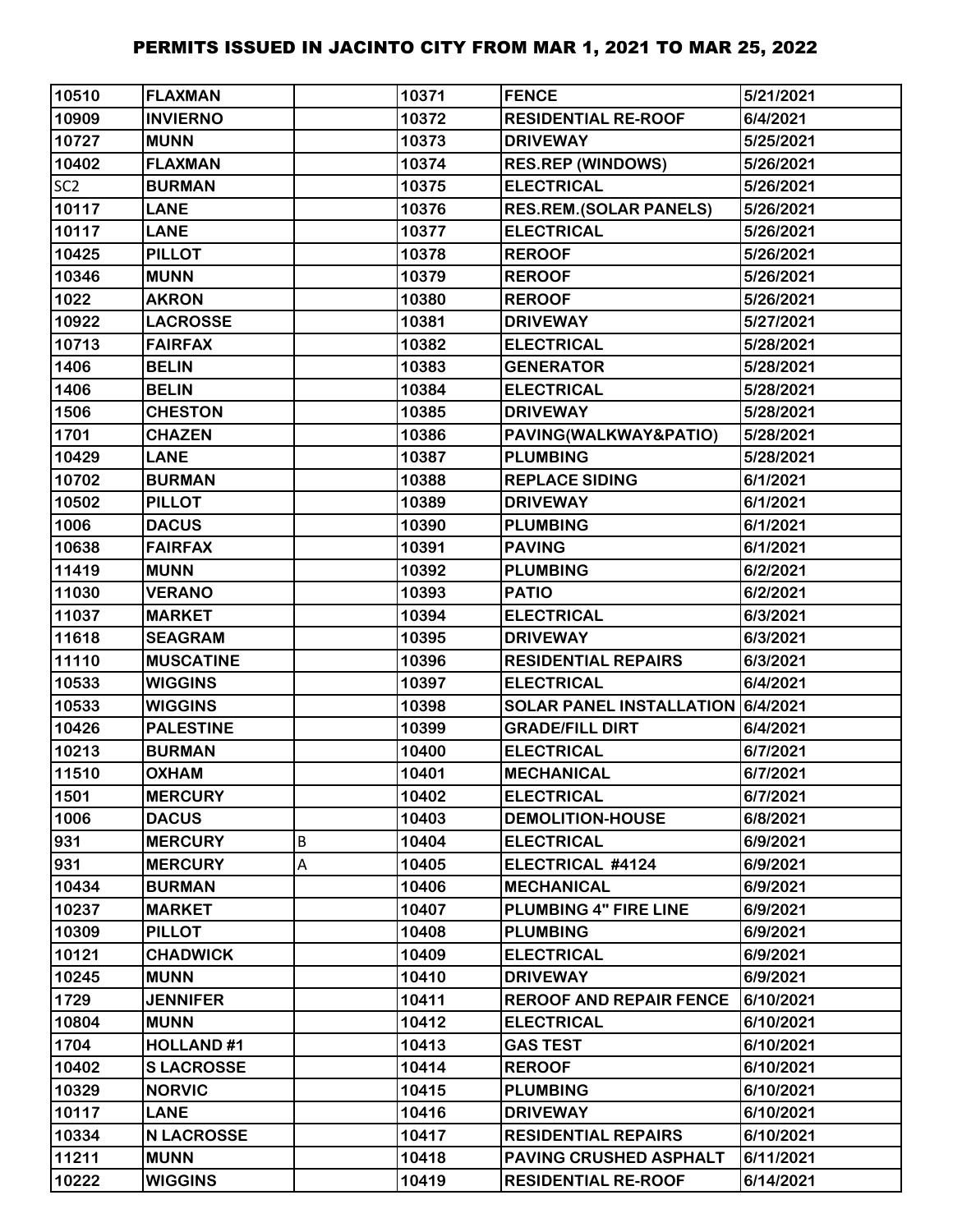| 1522  | <b>CHESTON</b>      |     | 10420 | <b>RESIDENTIAL RE-ROOF</b>                   | 6/14/2021 |
|-------|---------------------|-----|-------|----------------------------------------------|-----------|
| 1501  | <b>SERPENTINE</b>   |     | 10421 | <b>RESIDENTIAL RE-ROOF</b>                   | 6/15/2021 |
| 10301 | <b>FAIRFAX</b>      |     | 10422 | <b>RESIDENTIAL RE-ROOF</b>                   | 6/15/2021 |
| 1406  | <b>BELIN</b>        |     | 10423 | <b>PLUMBING</b>                              | 6/16/2021 |
| 10511 | <b>LACROSSE</b>     | 239 | 10424 | <b>ELECTRICAL</b>                            | 6/16/2021 |
| 10511 | <b>LACROSSE</b>     | 240 | 10425 | <b>ELECTRICAL</b>                            | 6/16/2021 |
| 10511 | <b>LACROSSE</b>     | 228 | 10426 | <b>ELECTRICAL</b>                            | 6/16/2021 |
| 10511 | <b>LACROSSE</b>     |     | 10427 | <b>ELECTRICAL</b>                            | 6/16/2021 |
| 11121 | <b>MARKET D</b>     |     | 10428 | <b>COMMERCIAL RE-ROOF</b>                    | 6/16/2021 |
| 10337 | <b>BURMAN</b>       |     | 10429 | <b>FENCE</b>                                 | 6/16/2021 |
| 10201 | <b>PALESTINE</b>    |     | 10430 | <b>ELECTRICAL</b>                            | 6/17/2021 |
| 10611 | <b>PALESTINE</b>    |     | 10431 | PARTIAL DEMOLITION BACK BLD 6/17/2021        |           |
| 10326 | <b>PALESTINE</b>    | В   | 10432 | <b>ELECTRICAL</b>                            | 6/17/2021 |
| 10209 | <b>RUMAR</b>        |     | 10433 | <b>WOOD SHED</b>                             | 6/18/2021 |
| 10102 | <b>NORVIC</b>       |     | 10434 | <b>RES.RE-ROOF</b>                           | 6/21/2021 |
| 10206 | <b>FLAXMAN</b>      |     | 10435 | <b>WOOD FENCE</b>                            | 6/21/2021 |
| 1611  | <b>JENNIFER</b>     |     | 10436 | <b>FENCE</b>                                 | 6/21/2021 |
| 1418  | <b>JENNIFER</b>     |     | 10437 | <b>PLB</b>                                   | 6/23/2021 |
| 10309 | <b>PILLOT</b>       |     | 10438 | <b>ELEC</b>                                  | 6/23/2021 |
| 10610 | <b>BURMAN</b>       |     | 10439 | <b>PLB</b>                                   | 6/24/2021 |
| 10613 | <b>FAIRFAX</b>      |     | 10440 | <b>LEVEL-BLK &amp; BASE</b>                  | 6/25/2021 |
| 1418  | <b>HORATIO</b>      |     | 10441 | <b>DRIVEWAY &amp; METAL CARPORT6/25/2021</b> |           |
| 10606 | <b>PILLOT</b>       |     | 10443 | <b>PAVING</b>                                | 6/25/2021 |
| 10630 | <b>FLAXMAN</b>      |     | 10444 | <b>PLB</b>                                   | 6/25/2021 |
| 1113  | <b>SIESTA</b>       |     | 10445 | <b>PLB</b>                                   | 6/25/2021 |
| 10438 | <b>MUSCATINE</b>    |     | 10446 | <b>PAVING</b>                                | 6/25/2021 |
| 10145 | <b>MUNN</b>         |     | 10447 | <b>WOOD FENCE</b>                            | 6/25/2021 |
| 10217 | <b>PILLOT</b>       |     | 10448 | <b>WOOD FENCE</b>                            | 6/25/2021 |
| 10430 | <b>MUSCATINE</b>    |     | 10449 | <b>MECHANICAL</b>                            | 6/25/2021 |
| 10617 | <b>FLAXMAN</b>      |     | 10450 | <b>RESIDENTIAL RE-ROOF</b>                   | 6/28/2021 |
| 9990  | <b>EAST FWY</b>     |     | 10451 | STORM DAMAGE DEMOLITION 6/29/2021            |           |
| 11030 | <b>VERANO</b>       |     | 10452 | <b>CARPORT</b>                               | 6/29/2021 |
| 10910 | <b>MUNN</b>         |     | 10453 | <b>ELECTRICAL</b>                            | 6/30/2021 |
| 10618 | <b>PILLOT</b>       |     | 10454 | <b>PAVING</b>                                | 7/1/2021  |
| 10506 | <b>WIGGINS</b>      |     | 10455 | PORCH AND RES. RE-ROOF                       | 7/1/2021  |
| 10134 | <b>PILLOT</b>       |     | 10456 | <b>FENCE</b>                                 | 7/1/2021  |
| 1722  | <b>CHAZEN</b>       |     | 10457 | <b>REPAIR PORCH &amp; SHED</b>               | 7/1/2021  |
| 10309 | <b>PILLOT</b>       |     | 10458 | <b>DEMOLITION OF GARAGE</b>                  | 7/1/2021  |
| 10138 | <b>MUSCATINE</b>    |     | 10459 | <b>ELECTRICAL</b>                            | 7/2/2021  |
| 10911 | <b>MUNN</b>         |     | 10460 | <b>CARPORT</b>                               | 7/2/2021  |
| 10417 | N OSWEGO            |     | 10461 | <b>FENCE</b>                                 | 7/2/2021  |
| 10625 | <b>NORVIC</b>       |     | 10462 | <b>RESIDENTIAL REPAIRS</b>                   | 7/6/2021  |
| 10625 | <b>NORVIC</b>       |     | 10463 | <b>PLUMBING</b>                              | 7/6/2021  |
| 10314 | <b>FLAXMAN</b>      |     | 10464 | <b>RESIDENTIAL RE-ROOF</b>                   | 7/6/2021  |
| 9990  | <b>EAST FREEWAY</b> | C.  | 10465 | <b>ELECTRICAL</b>                            | 7/7/2021  |
| 9701  | <b>MARKET</b>       |     | 10466 | <b>ELECTRICAL</b>                            | 7/7/2021  |
| 10521 | <b>WIGGINS</b>      |     | 10467 | <b>REPLACE SIDING AND WINDOW 7/7/2021</b>    |           |
| 10129 | <b>FAIRFAX</b>      |     | 10468 | <b>RESIDENTIAL RE-ROOF</b>                   | 7/7/2021  |
| 10414 | <b>FLAXMAN</b>      |     | 10469 | <b>RESIDENTIAL RE-ROOF</b>                   | 7/7/2021  |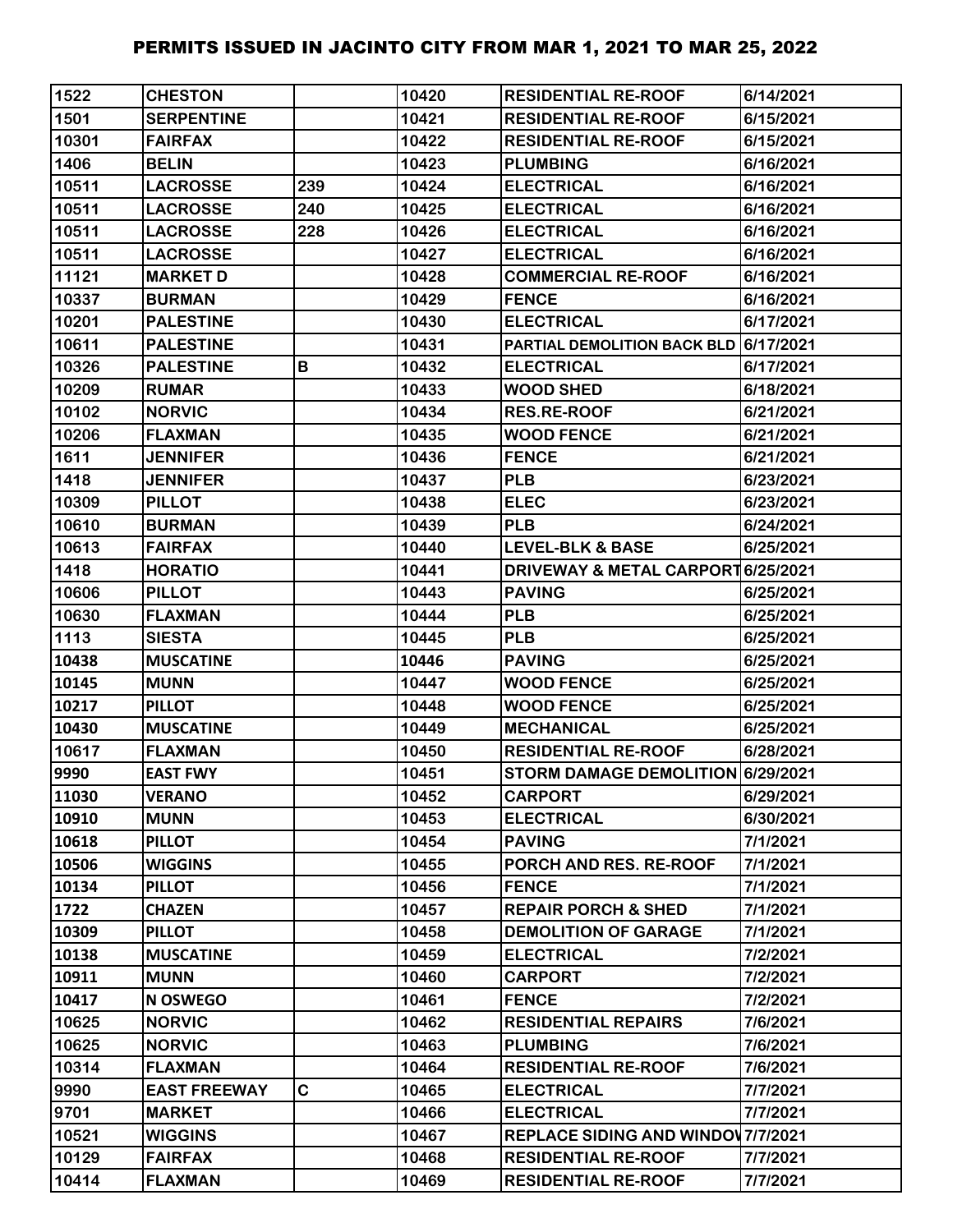| 10414 | <b>SLACROSSE</b>  |   | 10470 | <b>RESIDENTIAL ADDITION &amp; POR7/7/2021</b> |           |
|-------|-------------------|---|-------|-----------------------------------------------|-----------|
| 10733 | <b>BURMAN</b>     |   | 10471 | <b>PAVING</b>                                 | 7/8/2021  |
| 9990  | <b>EAST FWY</b>   | B | 10472 | <b>PLUMBING</b>                               | 7/8/2021  |
| 1317  | <b>SERPENTINE</b> |   | 10473 | <b>RESIDENTIAL RE-ROOF</b>                    | 7/9/2021  |
| 10430 | <b>MUSCATINE</b>  |   | 10474 | <b>ELECTRICAL</b>                             | 7/9/2021  |
| 10430 | <b>PALESTINE</b>  |   | 10475 | <b>BRICK SIDING</b>                           | 7/9/2021  |
| 9990  | <b>EAST FWY</b>   |   | 10476 | <b>COMMERCIAL REMODEL</b>                     | 7/12/2021 |
| 10613 | <b>MUSCATINE</b>  |   | 10477 | <b>ELECTRICAL</b>                             | 7/12/2021 |
| 10309 | <b>PILLOT</b>     |   | 10478 | <b>FENCE</b>                                  | 7/12/2021 |
| 10941 | <b>VERANO</b>     |   | 10479 | <b>REROOF</b>                                 | 7/13/2021 |
| 11618 | <b>SEAGRAM</b>    |   | 10480 | <b>RESIDENTIAL REPAIRS</b>                    | 7/13/2021 |
| 918   | <b>MERCURY</b>    | 1 | 10481 | <b>COMMERCIAL REMODEL</b>                     | 7/13/2021 |
| 1702  | <b>BELIN</b>      |   | 10482 | <b>RESIDENTIAL ADDITION</b>                   | 7/13/2021 |
| 10129 | <b>CHADWICK</b>   |   | 10483 | <b>RESIDENTIAL RE-ROOF</b>                    | 7/14/2021 |
| 1705  | <b>SERPENTINE</b> |   | 10484 | <b>PLUMBING</b>                               | 7/14/2021 |
| 10341 | <b>PALESTINE</b>  |   | 10485 | 2 WALL SIGNS & ONE POLE SI07/14/2021          |           |
| 10341 | <b>PALESTINE</b>  |   | 10486 | <b>ELECTRICAL FOR SIGNS</b>                   | 7/14/2021 |
| 11406 | <b>MUNN</b>       |   | 10487 | <b>PAVING (IN BACK)</b>                       | 7/15/2021 |
| 10421 | <b>LANE</b>       |   | 10488 | <b>PLUMBING</b>                               | 7/16/2021 |
| 918   | <b>MERCURY</b>    | 1 | 10489 | <b>ELECTRICAL</b>                             | 7/16/2021 |
| 1602  | <b>CASPERSON</b>  |   | 10490 | <b>RESIDENTIAL RE-ROOF</b>                    | 7/16/2021 |
| 10517 | <b>WIGGINS</b>    |   | 10491 | <b>RESIDENTIAL REPAIRS</b>                    | 7/16/2021 |
| 10517 | <b>WIGGINS</b>    |   | 10492 | <b>ELECTRICAL</b>                             | 7/16/2021 |
| 10345 | <b>LANE</b>       |   | 10493 | <b>ELECTRICAL</b>                             | 7/19/2021 |
| 10533 | <b>WIGGINS</b>    |   | 10494 | <b>2 DRIVEWAYS</b>                            | 7/20/2021 |
| 1101  | <b>HOLLAND</b>    | В | 10495 | <b>ELECTRICAL</b>                             | 7/20/2021 |
| 10117 | <b>RUMAR</b>      |   | 10496 | <b>RESIDENTIAL RE-ROOF</b>                    | 7/20/2021 |
| 10345 | <b>LAND</b>       |   | 10497 | <b>PLUMBING</b>                               | 7/20/2021 |
| 10114 | <b>CHADWICK</b>   |   | 10498 | <b>ELECTRICAL</b>                             | 7/21/2021 |
| 10241 | <b>FLAXMAN</b>    |   | 10499 | <b>FENCE</b>                                  | 7/21/2021 |
| 10337 | <b>PILLOT</b>     |   | 10500 | <b>GARAGE ADDIITION</b>                       | 7/21/2021 |
| 11502 | <b>TILLIA</b>     |   | 10501 | <b>PLUMBING</b>                               | 7/21/2021 |
| 10521 | <b>WIGGINS</b>    |   | 10502 | <b>RESIDENTIAL RE-ROOF</b>                    | 7/21/2021 |
| 1626  | <b>JENNIFER</b>   |   | 10503 | <b>RESIDENTIAL REPAIRS</b>                    | 7/21/2021 |
| 11009 | <b>MUSCATINE</b>  |   | 10504 | <b>FENCE</b>                                  | 7/22/2021 |
| 10309 | <b>PILLOT</b>     |   | 10505 | <b>CARPORT</b>                                | 7/23/2021 |
| 1613  | <b>MERCURY</b>    |   | 10506 | <b>NEW COMMERCIAL BUILDING</b>                | 7/26/2021 |
| 1725  | <b>HOLLAND</b>    |   | 10507 | <b>GRADE/FILL DIRT</b>                        | 7/26/2021 |
| 11005 | <b>MUSCATINE</b>  |   | 10508 | <b>FENCE</b>                                  | 7/26/2021 |
| 10417 | N OSWEGO          |   | 10509 | <b>6 FT WOODEN GATE</b>                       | 7/27/2021 |
| 11009 | <b>LACROSSE</b>   |   | 10510 | <b>RES. FOUNDATION REPAIR</b>                 | 7/28/2021 |
| 11017 | <b>LACROSSE</b>   |   | 10511 | RESIDENTIAL FOUNDATION RE7/28/2021            |           |
| 10506 | <b>PILLOT</b>     |   | 10512 | <b>METAL CARPORT</b>                          | 7/28/2021 |
| 10217 | <b>FLAXMAN</b>    |   | 10513 | <b>ACCESSORY BUILDING</b>                     | 7/29/2021 |
| 10518 | <b>WIGGINS</b>    |   | 10514 | <b>DRIVEWAY</b>                               | 7/29/2021 |
| 10414 | <b>SLACROSSE</b>  |   | 10515 | <b>ELECTRICAL</b>                             | 7/29/2021 |
| 1406  | <b>SERPENTINE</b> |   | 10516 | <b>RESIDENTIAL RE-ROOF</b>                    | 7/30/2021 |
| 10406 | <b>MUNN</b>       |   | 10517 | <b>RESIDENTIAL RE-ROOF</b>                    | 8/2/2021  |
| 10313 | <b>WIGGINS</b>    |   | 10518 | <b>PLUMBING</b>                               | 8/3/2021  |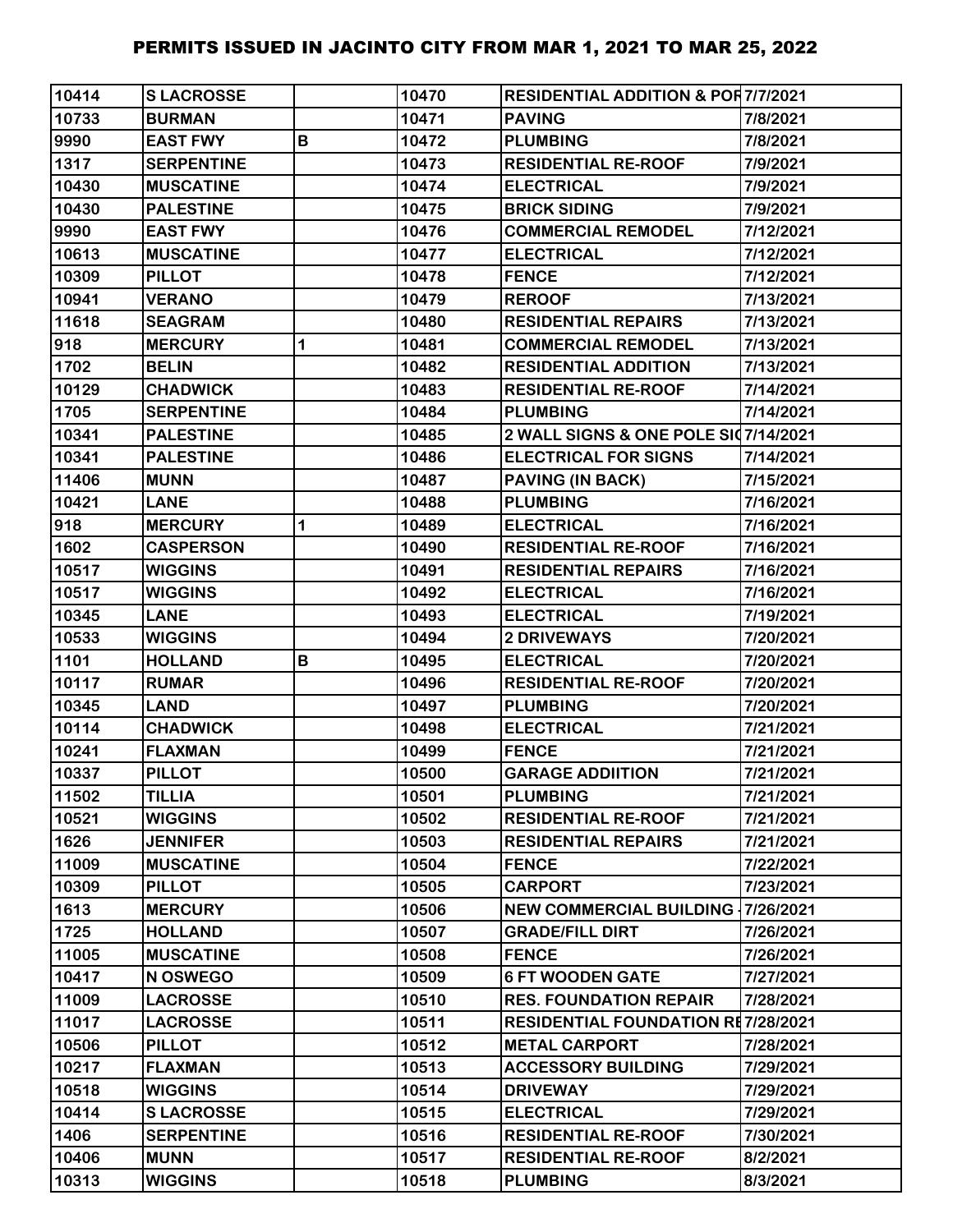| 1721  | <b>CHESTON</b>    |     | 10519  | <b>GATE</b>                        | 8/3/2021  |
|-------|-------------------|-----|--------|------------------------------------|-----------|
| 1401  | <b>SERPENTINE</b> |     | 10520  | <b>FENCE</b>                       | 8/3/2021  |
| 1109  | <b>MERCURY</b>    |     | 10521  | <b>WOOD FENCE</b>                  | 8/3/2021  |
| 1106  | <b>DACUS</b>      |     | 10522  | <b>FENCE</b>                       | 8/3/2021  |
| 1407  | <b>HORATIO</b>    |     | 10523  | <b>RESIDENTIAL REPAIRS</b>         | 8/5/2021  |
| 11519 | <b>MARKET ST</b>  |     | 10524  | PLB- UNDERGROUND 6"FIRE LINE       | 8/4/2021  |
| 10827 | <b>FLAXMAN</b>    |     | 10525  | <b>MECHANICAL</b>                  | 8/6/2021  |
| 10934 | <b>LACROSSE</b>   |     | 10526  | <b>PLUMBING</b>                    | 8/6/2021  |
| 11109 | <b>VERANO</b>     |     | 10527  | <b>PLUMBING</b>                    | 8/9/2021  |
| 11505 | <b>OGLESBY</b>    |     | 10528  | <b>ELECTRICAL</b>                  | 8/10/2021 |
| 10705 | <b>MUSCATINE</b>  |     | 10529  | <b>CARPORT-METAL</b>               | 8/10/2021 |
| 10825 | <b>MUSCATINE</b>  |     | 10530  | <b>REPLACE SIDING</b>              | 8/10/2021 |
| 935   | <b>MERCURY</b>    |     | 10531  | <b>DOUBLE SIDED SIGN</b>           | 8/10/2021 |
| 935   | <b>MERCURY</b>    |     | 10532  | <b>ELECTRICAL</b>                  | 8/10/2021 |
| 10249 | <b>BURMAN</b>     |     | 10533  | <b>PAVING</b>                      | 8/10/2021 |
| 10506 | <b>CHADWICK</b>   |     | 10534  | <b>DRIVEWAY</b>                    | 8/10/2021 |
| 10530 | <b>PALESTINE</b>  |     | 10535  | <b>RESIDENTIAL - REMODEL</b>       | 8/11/2021 |
| 11410 | <b>EAST FWY</b>   | 150 | 10536  | <b>WALL SIGN</b>                   | 8/11/2021 |
| 11410 | <b>EAST FWY</b>   | 150 | 10537  | <b>ELECTRICAL</b>                  | 8/11/2021 |
| 11030 | <b>VERANO</b>     |     | 10538  | <b>DRIVEWAY</b>                    | 8/11/2021 |
| 1622  | <b>CHESTON</b>    |     | 10539  | <b>PLUMBING</b>                    | 8/12/2021 |
| 11022 | <b>FLAXMAN</b>    |     | 10540  | <b>PLUMBING</b>                    | 8/12/2021 |
| 10634 | <b>WIGGINS</b>    |     | 10541  | <b>RESIDENTIAL RE-ROOF</b>         | 8/12/2021 |
| 10249 | <b>WIGGINS</b>    |     | 10542  | <b>RESIDENTIAL RE-ROOF</b>         | 8/12/2021 |
| 10425 | <b>FLAXMAN</b>    |     | 10543  | <b>RESIDENTIAL RE-ROOF</b>         | 8/13/2021 |
| 10509 | <b>LANE</b>       |     | 10544  | <b>CARPORT</b>                     | 8/13/2021 |
| 1306  | <b>SERPENTINE</b> |     | 10545  | <b>RESIDENTIAL RE-ROOF</b>         | 8/16/2021 |
| 10821 | <b>LANE</b>       |     | 10546  | PAVING(ASPHALT OVERLAY-P 8/16/2021 |           |
| 10345 | N OSWEGO          |     | 10547  | <b>ELECTRICAL</b>                  | 8/16/2021 |
| 1106  | <b>DACUS</b>      |     | 10548  | <b>DEMOLITION OF GARAGE</b>        | 8/16/2021 |
| 1722  | <b>CASPERSON</b>  |     | 10549  | <b>REROOF</b>                      | 8/16/2021 |
| 1529  | <b>JENNIFER</b>   |     | 10550  | <b>MECHANICAL</b>                  | 8/17/2021 |
| 11514 | <b>CELTIS</b>     |     | 10551  | <b>DRIVEWAY</b>                    | 8/17/2021 |
| 10629 | <b>BURMAN</b>     |     | 10552  | <b>DRIVEWAY</b>                    | 8/17/2021 |
| 11102 | <b>EAST FWY</b>   | B   | 10552  | <b>ELECTRICAL</b>                  | 2/11/2021 |
| 10101 | <b>PILLOT</b>     |     | 10553  | <b>RESIDENTIAL REPAIRS</b>         | 8/18/2021 |
| 1525  | <b>CHESTON</b>    |     | 10554  | <b>RESIDENTIAL RE-ROOF</b>         | 8/18/2021 |
| 1613  | <b>MERCURY</b>    |     | 10555  | <b>PLUMBING</b>                    | 8/18/2021 |
| 1413  | <b>CHESTON</b>    |     | 10556  | <b>FENCE</b>                       | 8/19/2021 |
| 10731 | <b>MUNN</b>       |     | 10557  | <b>FENCE</b>                       | 8/20/2021 |
| 10727 | <b>MUNN</b>       |     | 10558  | <b>FENCE</b>                       | 8/20/2021 |
| 10901 | <b>MARKET</b>     |     | 10559  | <b>PAVING</b>                      | 8/20/2021 |
| 10705 | <b>BURMAN</b>     |     | 10560  | <b>MECHANICAL</b>                  | 8/20/2021 |
| 10533 | <b>WIGGINS</b>    |     | 10561  | <b>FENCE</b>                       | 8/20/2021 |
| 1407  | <b>HORATIO</b>    |     | 10562  | <b>PAVING</b>                      | 8/23/2021 |
| 1430  | <b>HORATIO</b>    |     | 10563  | <b>CARPORT AND PAVING</b>          | 8/23/2021 |
| 11017 | <b>LACROSSE</b>   |     | 10564  | <b>RESIDENTIAL REPAIRS</b>         | 8/24/2021 |
| 1529  | <b>JENNIFER</b>   |     | 10565  | <b>PLUMBING</b>                    | 8/25/2021 |
| 918   | <b>MERCURY</b>    |     | 110566 | <b>PLUMBING</b>                    | 8/26/2021 |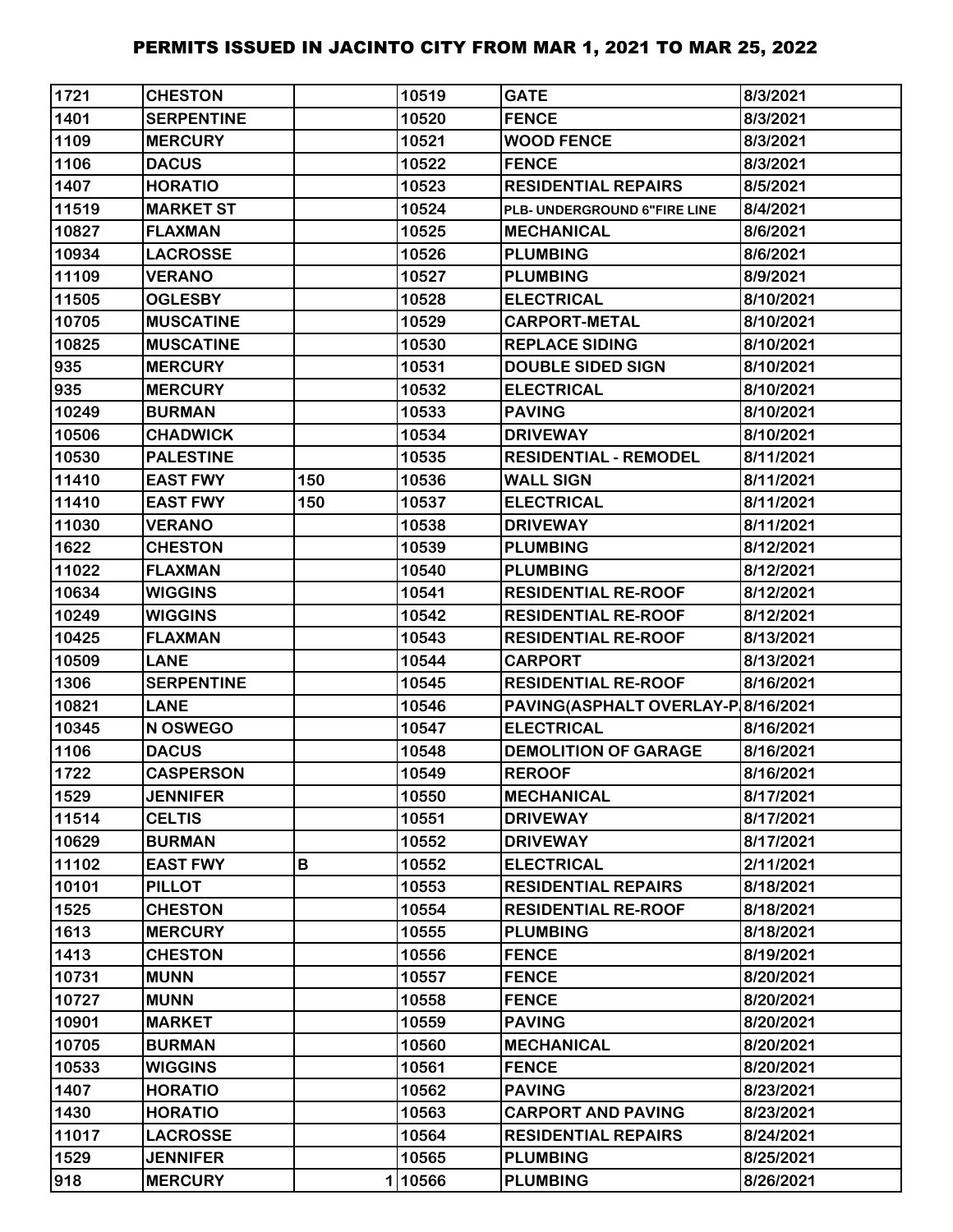| 10610 | <b>LACROSSE</b>     |     | 10567     | <b>DRIVEWAY</b>                        | 8/26/2021 |
|-------|---------------------|-----|-----------|----------------------------------------|-----------|
| 10906 | <b>FLAXMAN</b>      |     | 10568     | <b>BACK PORCH</b>                      | 8/26/2021 |
| 10342 | <b>NORVIC</b>       |     | 10569     | <b>PAVING-SLAB ONLY</b>                | 8/27/2021 |
| 10602 | <b>PILLOT</b>       |     | 10570     | <b>RES. REP (REPLACE POST</b>          | 8/27/2021 |
| 10138 | <b>CHADWICK</b>     |     | 10571     | <b>REROOF-SHINGLES ONLY</b>            | 8/30/2021 |
| 10145 | <b>WIGGINS</b>      |     | 10572     | <b>FENCE-WOOD</b>                      | 8/30/2021 |
| 10821 | <b>MUSCATINE</b>    |     | 10573     | <b>RESIDENTIAL REPAIRS</b>             | 8/31/2021 |
| 10114 | <b>PALESTINE</b>    |     | 10574     | <b>DEMOLITION OF EXISTING</b>          | 8/31/2021 |
| 10324 | <b>PALESTINE</b>    |     | 10575     | <b>PLUMBING</b>                        | 8/31/2021 |
| 11410 | <b>EAST FWY</b>     |     | 150 10576 | <b>ELECTRICAL</b>                      | 9/1/2021  |
| 1715  | <b>HOLLAND</b>      |     | 10577     | <b>ELECTRICAL</b>                      | 9/1/2021  |
| 11505 | <b>OGLESBY</b>      |     | 10578     | <b>PLUMBING</b>                        | 9/2/2021  |
| 10501 | <b>MUSCATINE</b>    |     | 10579     | <b>DEMOLITION OF INTERIOR</b>          | 9/3/2021  |
| 1704  | <b>HOLLAND</b>      |     | 10580     | <b>RESIDENTIAL RE-ROOF</b>             | 9/3/2021  |
| 1414  | <b>HORATIO</b>      |     | 10581     | <b>PLUMBING</b>                        | 9/7/2021  |
| 10145 | <b>CHADWICK</b>     |     | 10582     | <b>RESIDENTIAL RE-ROOF</b>             | 9/7/2021  |
| 10114 | <b>PALESTINE</b>    |     | 10583     | <b>PLUMBING DISCONNECT</b>             | 9/7/2021  |
| 10402 | S OSWEGO            |     | 10584     | <b>DRIVEWAY</b>                        | 9/7/2021  |
| 10342 | <b>NORVIC</b>       |     | 10585     | <b>PLUMBING</b>                        | 9/7/2021  |
| 10214 | <b>PALESTINE</b>    |     | 10586     | DEMOLITION OF PORCH & SHE9/8/2021      |           |
| 1101  | <b>SIESTA</b>       |     | 10587     | <b>DEMOLITION-GARAGE</b>               | 9/8/2021  |
| 1026  | <b>AKRON</b>        |     | 10588     | RESIDENTIAL RE-ROOF (GARA 9/8/2021     |           |
| 10237 | <b>PILLOT</b>       |     | 10589     | NEW RESIDENTIAL - BUILDING 9/9/2021    |           |
| 11410 | <b>EAST FWY 150</b> | 150 | 10590     | <b>COMMERCIAL REMODEL</b>              | 9/9/2021  |
| 11202 | <b>OSWEGO</b>       |     | 10591     | <b>FOUNDATION REPAIR</b>               | 9/9/2021  |
| 10346 | <b>CHADWICK</b>     |     | 10592     | <b>FENCE-IRON- 6FT TALL</b>            | 9/9/2021  |
| 10705 | <b>FLAXMAN</b>      |     | 10593     | <b>ELECTRICAL</b>                      | 9/9/2021  |
| 9701  | <b>MARKET</b>       |     | 10594     | <b>COMMERCIAL REMODEL</b>              | 9/9/2021  |
| 10401 | <b>PALESTINE</b>    |     | 10595     | <b>ELECTRICAL</b>                      | 9/9/2021  |
| 10118 | <b>WIGGINS</b>      |     | 10596     | <b>REROOF</b>                          | 9/8/2021  |
| 1305  | <b>KILROY</b>       |     | 10597     | <b>ELECTRICAL</b>                      | 9/9/2021  |
| 10345 | <b>N LACROSSE</b>   |     | 10598     | <b>FRONT PORCH</b>                     | 9/9/2021  |
| 10634 | <b>MUNN</b>         |     | 10599     | SOLAR PANEL INSTALLATION 9/10/2021     |           |
| 10634 | <b>MUNN</b>         |     | 10600     | <b>ELECTRICAL</b>                      | 9/10/2021 |
| 10242 | <b>PALESTINE</b>    |     | 10601     | <b>RESIDENTIAL REPAIRS-PAINT &amp;</b> | 9/10/2021 |
| 10414 | <b>CHADWICK</b>     |     | 10602     | RESIDENTIAL-REMODEL( ADDITI            | 9/10/2021 |
| 10205 | <b>LANE</b>         |     | 10603     | <b>RESIDENTIAL REPAIR</b>              | 9/13/2021 |
| 10509 | <b>BURMAN</b>       |     | 10604     | CARPORT                                | 9/14/2021 |
| 10602 | <b>LANE</b>         |     | 10605     | <b>PORCH &amp; REPAIR BALCONY</b>      | 9/16/2021 |
| 11420 | <b>LANE</b>         |     | 10606     | <b>RE-ROOF</b>                         | 9/16/2021 |
| 10313 | <b>WIGGINS</b>      |     | 10607     | <b>RES.REPAIRS</b>                     | 9/16/2021 |
| 11613 | <b>FLAXMAN</b>      |     | 10608     | <b>DRIVEWAY</b>                        | 9/16/2021 |
| 10337 | <b>BURMAN</b>       |     | 10609     | <b>FENCE</b>                           | 9/17/2021 |
| 11601 | <b>CELTIS</b>       |     | 10610     | <b>ELECTRICAL</b>                      | 9/17/2021 |
| 11605 | <b>CELTIS</b>       |     | 10611     | <b>ELECTRICAL</b>                      | 9/17/2021 |
| 1301  | <b>JENNIFER</b>     |     | 10612     | <b>ELECTRICAL</b>                      | 9/17/2021 |
| 10129 | <b>FAIRFAX</b>      |     | 10613     | <b>FENCE</b>                           | 9/17/2021 |
| 1101  | <b>HOLLAND</b>      |     | 10614     | <b>SIDING</b>                          | 9/20/2021 |
| 9701  | <b>MARKET</b>       |     | 10615     | <b>FENCE REPAIR</b>                    | 9/20/2021 |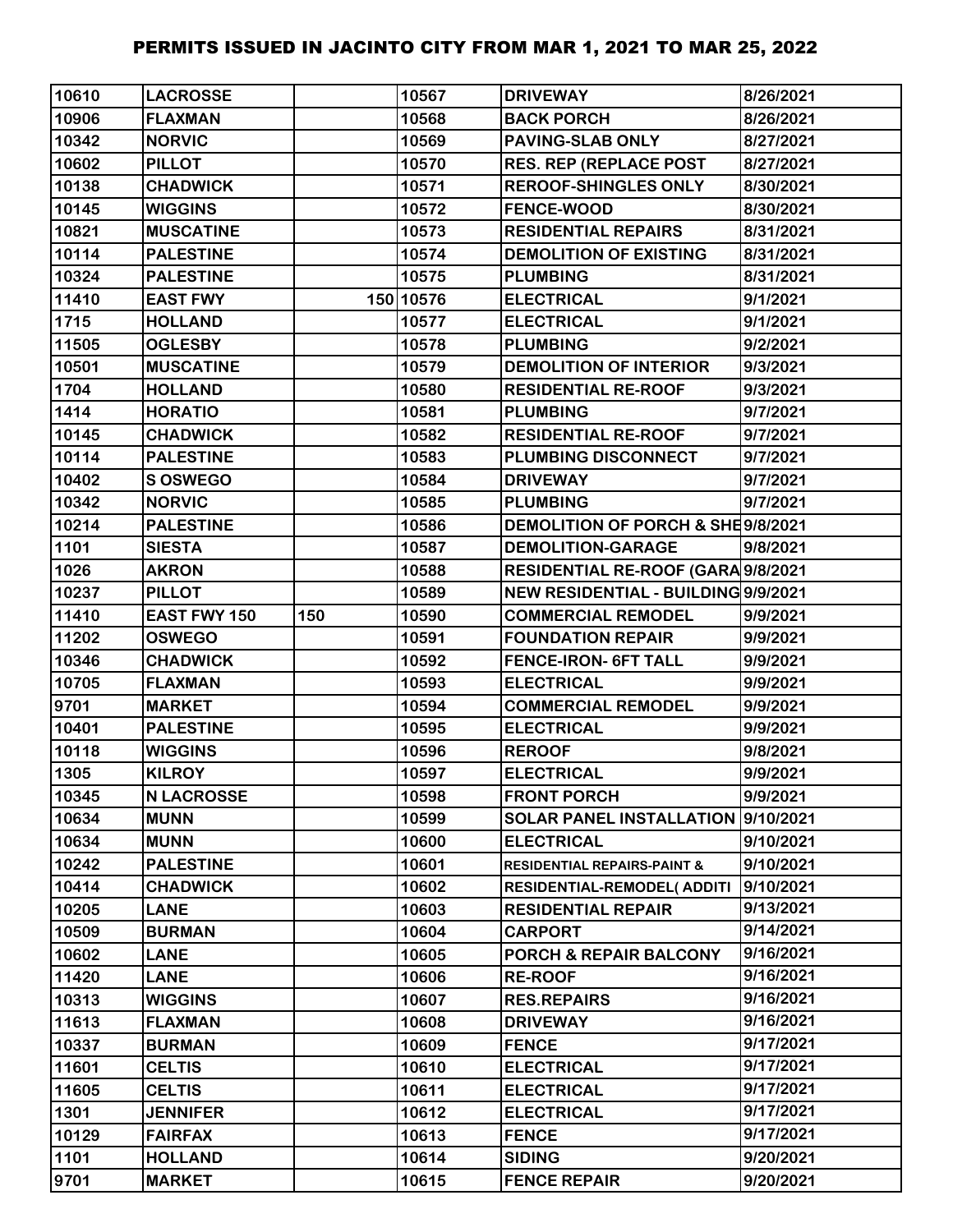| 10933 | <b>MUSCATINE</b>  |              | 10616 | <b>PLUMBING</b>                           | 9/20/2021 |
|-------|-------------------|--------------|-------|-------------------------------------------|-----------|
| 10522 | <b>NORVIC</b>     |              | 10617 | <b>PLUMBING</b>                           | 9/20/2021 |
| 10237 | <b>PILLOT</b>     |              | 10618 | <b>PLUMBING</b>                           | 9/21/2021 |
| 10149 | <b>FAIFAX</b>     |              | 10619 | <b>RE-ROOF</b>                            | 9/21/2021 |
| 10505 | <b>NORVIC</b>     |              | 10620 | <b>LEVEL</b>                              | 9/21/2021 |
| 10213 | <b>BURMAN</b>     |              | 10621 | <b>PLUMBING</b>                           | 9/22/2021 |
| 10414 | <b>BURMAN</b>     |              | 10622 | <b>PORCH &amp; RES.REPAIRS</b>            | 9/22/2021 |
| 1306  | <b>MERCURY</b>    |              | 10623 | <b>RE-ROOF</b>                            | 9/23/2021 |
| 11430 | <b>EAST FWY</b>   | 350          | 10624 | <b>RIGHT OF WAY</b>                       | 9/23/2021 |
| 11450 | <b>EAST FWY</b>   |              | 10625 | <b>RIGHT OF WAY</b>                       | 9/23/2021 |
| 10125 | <b>FAIRFAX</b>    |              | 10626 | <b>FENCE</b>                              | 9/24/2021 |
| 11410 | <b>EAST FWY</b>   | 150          | 10627 | <b>PLUMBING</b>                           | 9/24/2021 |
| 10317 | <b>BURMAN</b>     |              | 10628 | <b>FENCE</b>                              | 9/24/2021 |
| 10602 | <b>CHADWICK</b>   |              | 10629 | <b>RES. REPAIRS</b>                       | 9/24/2021 |
| 10701 | <b>MUSCATINE</b>  |              | 10630 | <b>PAVING</b>                             | 9/24/2021 |
| 1401  | <b>JENNIFER</b>   |              | 10631 | <b>DRIVEWAY</b>                           | 9/24/2021 |
| 10802 | <b>LACROSSE</b>   |              | 10632 | <b>CARPORT</b>                            | 9/24/2021 |
| 1306  | <b>MERCURY</b>    |              | 10633 | COMMERCIAL REPAIRS-SIDIN09/24/2021        |           |
| 9990  | <b>EAST FWY</b>   | E            | 10634 | <b>SIGN</b>                               | 9/27/2021 |
| 9990  | <b>EAST FWY</b>   | E            | 10635 | <b>ELECTRICAL</b>                         | 9/27/2021 |
| 10602 | <b>EAST FWY</b>   |              | 10636 | <b>FENCE</b>                              | 9/27/2021 |
| 1306  | <b>MERCURY</b>    |              | 10637 | <b>COMMERCIAL DOORS AND WINDOW</b>        | 9/28/2021 |
| 1625  | <b>JENNIFER</b>   |              | 10638 | WOOD FENCE-LEFT SIDE OF HOM               | 9/28/2021 |
| 11601 | <b>MARKET ST</b>  |              | 10639 | DEMOLITION OF CELL PHONE TO               | 9/29/2021 |
| 10117 | <b>CHADWICK</b>   |              | 10640 | <b>LEVEL-BLK &amp; BASE</b>               | 9/29/2021 |
| 10725 | <b>NORVIC</b>     |              | 10641 | <b>LEVEL-BLK &amp; BASE</b>               | 9/30/2021 |
| 11015 | <b>MARKET</b>     | B            | 10642 | <b>COMMERCIAL (DOORS)</b>                 | 10/4/2021 |
| 1705  | <b>SERPENTINE</b> |              | 10643 | <b>PLUMBING</b>                           | 10/4/2021 |
| 10138 | <b>NORVIC</b>     |              | 10644 | <b>RESIDENTIAL REPAIRS</b>                | 10/4/2021 |
| 10530 | <b>MUNN</b>       |              | 10645 | <b>RESIDENTIAL RE-ROOF</b>                | 10/4/2021 |
| 10333 | <b>PILLOT</b>     |              | 10646 | PAVING-F.PORCH CEMENT REP.                | 10/4/2021 |
| 10410 | <b>PALESTINE</b>  |              | 10647 | <b>RAISE ROOF PITCH &amp; RES.REPAIRS</b> | 10/4/2021 |
| 10321 | <b>CHADWICK</b>   |              | 10648 | <b>RE-ROOF</b>                            | 10/5/2021 |
| 10522 | <b>NORVIC</b>     |              | 10649 | <b>RES.REP (Boiler Closet)</b>            | 10/5/2021 |
| 10410 | <b>PALESTINE</b>  |              | 10650 | <b>ELECTRICAL</b>                         | 10/5/2021 |
| 10213 | <b>BURMAN</b>     |              | 10651 | <b>PLUMBING</b>                           | 10/6/2021 |
| 9990  | <b>EAST FWY</b>   | B            | 10652 | <b>COMMERCIAL REMODEL</b>                 | 10/6/2021 |
| 10422 | <b>SOSWEGO</b>    |              | 10653 | <b>RESIDENTIAL REPAIRS</b>                | 10/6/2021 |
| 10610 | <b>BURMAN</b>     |              | 10654 | <b>MECHANICAL</b>                         | 10/6/2021 |
| 10906 | <b>MUSCATINE</b>  |              | 10655 | <b>WOOD FENCE</b>                         | 10/7/2021 |
| 10342 | <b>NORVIC</b>     |              | 10656 | <b>RESIDENTIAL ADDITION</b>               | 10/7/2021 |
| 10609 | <b>LANE</b>       |              | 10657 | <b>RESIDENTIAL REPAIRS</b>                | 10/7/2021 |
| 9990  | <b>EAST FWY</b>   | B            | 10658 | <b>PLUMBING</b>                           | 10/7/2021 |
| 9990  | <b>EAST FWY</b>   | $\, {\bf B}$ | 10659 | <b>ELECTRICAL</b>                         | 10/7/2021 |
| 9990  | <b>EAST FWY</b>   | В            | 10660 | <b>MECHANICAL</b>                         | 10/8/2021 |
| 10609 | <b>LANE</b>       |              | 10661 | <b>PLUMBING</b>                           | 10/8/2021 |
| 1737  | <b>CHESTON</b>    |              | 10662 | <b>PLUMBING</b>                           | 10/8/2021 |
| 10606 | <b>PILLOT</b>     |              | 10663 | <b>BACK PORCH</b>                         | 10/8/2021 |
| 1513  | <b>SHERYL</b>     |              | 10664 | <b>RESIDENTIAL REPIRS</b>                 | 10/8/2021 |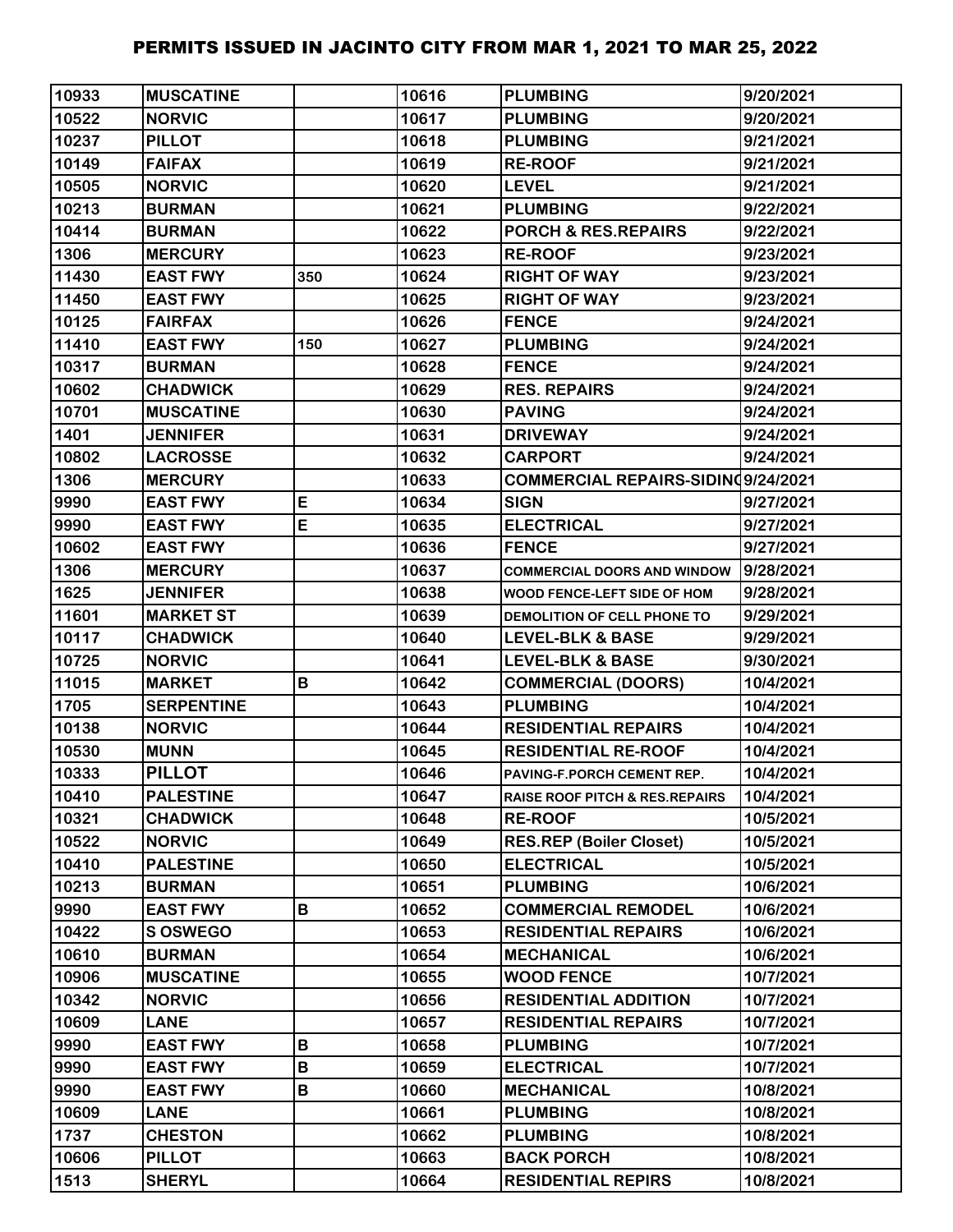| 10150 | <b>PILLOT</b>     |     | 10665 | <b>RESIDENTIAL REPAIR</b>               | 10/11/2021 |
|-------|-------------------|-----|-------|-----------------------------------------|------------|
| 10150 | <b>PILLOT</b>     |     | 10666 | <b>ELECTRICAL</b>                       | 10/11/2021 |
| 10138 | <b>FLAXMAN</b>    |     | 10667 | <b>SOLAR PANELS</b>                     | 10/11/2021 |
| 10138 | <b>FLAXMAN</b>    |     | 10668 | <b>ELECTRICAL</b>                       | 10/11/2021 |
| 10913 | <b>OSWEGO</b>     |     | 10669 | <b>RESIDENTIAL RE-ROOF</b>              | 10/11/2021 |
| 10314 | <b>EAST FWY</b>   | B   | 10670 | <b>ELECTRICAL</b>                       | 10/12/2021 |
| 10337 | <b>PILLOT</b>     |     | 10671 | <b>ELECTRICAL</b>                       | 10/13/2021 |
| 10921 | <b>WIGGINS</b>    |     | 10672 | <b>DEMOLITION</b>                       | 10/13/2021 |
| 10921 | <b>WIGGINS</b>    |     | 10673 | <b>NEW RESIDENTIAL HOME</b>             | 10/13/2021 |
| 10230 | <b>EAST FWY</b>   | 2/3 | 10674 | R.O.W(INSTALL SM                        | 10/14/2021 |
| 10502 | <b>PILLOT</b>     |     | 10675 | <b>REPLACE SIDING</b>                   | 10/14/2021 |
| 10909 | <b>MUSCATINE</b>  |     | 10676 | <b>RESIDENTIAL REPAIR</b>               | 10/14/2021 |
| 10610 | <b>BURMAN</b>     |     | 10677 | <b>ELECTRICAL</b>                       | 10/14/2021 |
| 11410 | <b>EAST FWY</b>   | 150 | 10678 | <b>FIRE PROTECTION</b>                  | 10/15/2021 |
| 10529 | <b>LACROSSE</b>   |     | 10679 | <b>REROOF</b>                           | 10/15/2021 |
| 4202  | <b>FIDELITY</b>   |     | 10680 | <b>SIGN</b>                             | 10/15/2021 |
| 4202  | <b>FIDELITY</b>   |     | 10681 | <b>ELECTRICAL</b>                       | 10/15/2021 |
| 11117 | <b>MARKET</b>     |     | 10682 | <b>FENCE</b>                            | 10/15/2021 |
| 10134 | <b>PALESTINE</b>  |     | 10683 | <b>PLUMBING</b>                         | 10/18/2021 |
| 9990  | <b>EAST FWY</b>   | B   | 10684 | <b>PLUMBING</b>                         | 10/18/2021 |
| 10433 | <b>PALESTINE</b>  |     | 10685 | <b>RE-ROOF ONLY</b>                     | 10/19/2021 |
| 10433 | <b>PALESTINE</b>  |     | 10686 | DRIVEWAY-HAS DIP-GUTTER                 | 10/19/2021 |
| 10525 | <b>BURMAN</b>     |     | 10687 | <b>PLUMBING</b>                         | 10/19/2021 |
| 10214 | <b>PALESTINE</b>  |     | 10688 | <b>LEVEL-SLAB</b>                       | 10/19/2021 |
| 10606 | <b>CHADWICK</b>   |     | 10689 | <b>ACCESSORY BUILDING</b>               | 10/19/2021 |
| 1606  | <b>BELIN</b>      |     | 10690 | <b>PLUMBING</b>                         | 10/19/2021 |
| 1638  | <b>BELIN</b>      |     | 10691 | <b>GRADE/FILL DIRT</b>                  | 10/19/2021 |
| 10149 | <b>FLAXMAN</b>    |     | 10692 | <b>REROOF</b>                           | 10/20/2021 |
| 10912 | <b>EAST FWY</b>   |     | 10693 | <b>WALL SIGN</b>                        | 10/20/2021 |
| 10912 | <b>EAST FWY</b>   |     | 10694 | DOUBLE SIDED SIGN ON POLE 10/20/2021    |            |
| 10149 | <b>FAIRFAX</b>    |     | 10695 | <b>PLUMBING</b>                         | 10/20/2021 |
| 1501  | <b>JENNIFER</b>   |     | 10696 | <b>RESIDENTIAL REPAIRS</b>              | 10/21/2021 |
| 10114 | <b>PALESTINE</b>  |     | 10697 | NEW RESIDENTIAL - BUILDING 10/21/2021   |            |
| 1638  | <b>BELIN</b>      |     | 10698 | <b>WOOD FENCE</b>                       | 10/21/2021 |
| 10909 | <b>MUSCATINE</b>  |     | 10699 | <b>BLOCK &amp; BASE FOUNDATION I</b>    | 10/21/2021 |
| 10522 | <b>FLAXMAN</b>    |     | 10700 | <b>DRIVEWAY</b>                         | 10/21/2021 |
| 10226 | <b>MUNN</b>       |     | 10701 | <b>RESIDENTIAL RE-ROOF</b>              | 10/22/2021 |
| 10125 | <b>RUMAR</b>      |     | 10702 | RESD REP-BTHRM FLRS/SHWR 10/22/2021     |            |
| 10521 | <b>NORVIC</b>     |     | 10703 | <b>ACCESSORY BUILDING-SHED</b>          | 10/25/2021 |
| 10117 | <b>PALESTINE</b>  |     | 10704 | RES.REPAIRS(SIDING, PAINT, F 10/25/2021 |            |
| 10518 | <b>WIGGINS</b>    |     | 10705 | <b>ACCESSORY BUILDING</b>               | 10/25/2021 |
| 10725 | <b>NORVIC</b>     |     | 10706 | <b>PLUMBING</b>                         | 10/25/2021 |
| 10409 | <b>N LACROSSE</b> |     | 10707 | <b>RESIDENTIAL REPAIRS</b>              | 10/26/2021 |
| 10530 | <b>NORVIC</b>     |     | 10708 | <b>REPLACE SIDING</b>                   | 10/26/2021 |
| 1405  | <b>HOLLAND</b>    |     | 10709 | <b>PLUMBING</b>                         | 10/27/2021 |
| 10608 | <b>OSWEGO</b>     |     | 10710 | <b>SOLAR PANELS</b>                     | 10/27/2021 |
| 10608 | <b>OSWEGO</b>     |     | 10711 | <b>ELECTRICAL</b>                       | 10/27/2021 |
| 10333 | <b>MUNN</b>       |     | 10712 | <b>RESIDENTIAL RE-ROOF</b>              | 10/27/2021 |
| 10905 | <b>VERANO</b>     |     | 10713 | <b>PLUMBING</b>                         | 10/28/2021 |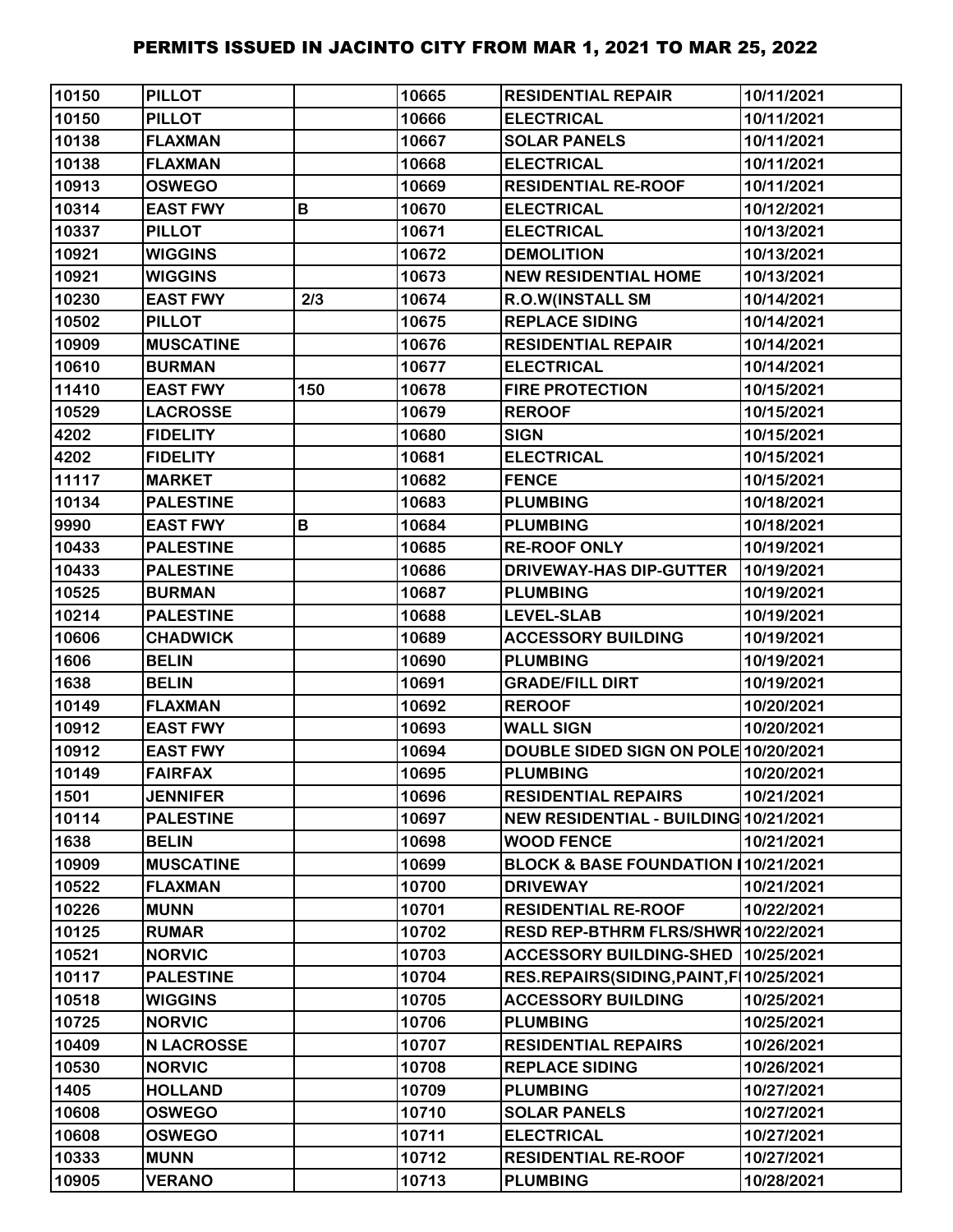| 10433 | <b>PALESTINE</b>    |   | 10714 | <b>ELECTRICAL</b>                          | 10/28/2021 |
|-------|---------------------|---|-------|--------------------------------------------|------------|
| 10237 | <b>PILLOT</b>       |   | 10715 | <b>ELECTRICAL</b>                          | 10/28/2021 |
| 10209 | <b>FLAXMAN</b>      |   | 10716 | <b>RESIDENTIAL RE-ROOF</b>                 | 10/28/2021 |
| 1613  | <b>MERCURY</b>      |   | 10717 | <b>MECHANICAL</b>                          | 10/29/2021 |
| 10114 | <b>PALESTINE</b>    |   | 10718 | <b>PLUMBING</b>                            | 10/29/2021 |
| 11506 | <b>LANE</b>         |   | 10719 | <b>ELECTRICAL</b>                          | 10/29/2021 |
| 10901 | <b>LACROSSE</b>     |   | 10720 | <b>WOOD FENCE 6FT TALL</b>                 | 11/1/2021  |
| 10901 | <b>OSWEGO</b>       |   | 10721 | <b>NEW GARAGE FOUNDATION ONL 11/1/2021</b> |            |
| 1613  | <b>MERCURY</b>      |   | 10722 | <b>DRIVEWAY</b>                            | 11/1/2021  |
| 10334 | <b>FAIRFAX</b>      |   | 10723 | <b>FENCE AND SIDING</b>                    | 11/1/2021  |
| 10345 | <b>FLAXMAN</b>      |   | 10724 | <b>DRIVEWAY</b>                            | 11/1/2021  |
| 10605 | <b>BURMAN</b>       |   | 10725 | <b>REROOF</b>                              | 11/1/2021  |
| 10203 | <b>MARKET</b>       | H | 10726 | <b>ELECTRICAL</b>                          | 11/1/2021  |
| 1529  | <b>JENNIFER</b>     |   | 10727 | <b>PLUMBING</b>                            | 11/2/2021  |
| 10421 | <b>MUSCATINE</b>    |   | 10728 | <b>FOUNDATION REPAIR</b>                   | 11/3/2021  |
| 10118 | <b>MUNN</b>         |   | 10729 | <b>DEMOLITION (GARAGE)</b>                 | 11/3/2021  |
| 10150 | <b>WIGGINS</b>      |   | 10730 | <b>REROOF</b>                              | 11/3/2021  |
| 10202 | <b>WIGGINS</b>      |   | 10732 | <b>RESIDENTIAL RE-ROOF</b>                 | 11/5/2021  |
| 10734 | <b>NORVIC</b>       |   | 10734 | <b>ELECTRICAL</b>                          | 11/5/2021  |
| 10237 | <b>PILLOT</b>       |   | 10735 | <b>MECHANICAL</b>                          | 11/5/2021  |
| 10706 | <b>LACROSSE</b>     |   | 10736 | <b>PLUMBING</b>                            | 11/8/2021  |
| 1726  | <b>BELIN</b>        |   | 10737 | <b>RESIDENTIAL REPAIRS</b>                 | 11/8/2021  |
| 11021 | <b>FLAXMAN</b>      |   | 10738 | <b>REROOF</b>                              | 11/8/2021  |
| 10342 | <b>NORVIC</b>       |   | 10739 | <b>ELECTRICAL</b>                          | 11/8/2021  |
| 10713 | <b>MUSCATINE</b>    |   | 10740 | <b>ELECTRICAL</b>                          | 11/8/2021  |
| 10905 | <b>INVIERNO</b>     |   | 10741 | <b>DEMOLITION</b>                          | 11/8/2021  |
| 10214 | <b>PALESTINE</b>    |   | 10742 | <b>RESIDENTIAL REPAIRS</b>                 | 11/9/2021  |
| 10701 | <b>PILLOT</b>       |   | 10743 | <b>ELECTRICAL</b>                          | 11/9/2021  |
| 10317 | <b>MUNN</b>         |   | 10744 | <b>REROOF</b>                              | 11/9/2021  |
| 1514  | <b>BELIN</b>        |   | 10745 | <b>RESIDENTIAL ADDITION</b>                | 11/10/2021 |
| 10230 | <b>EAST FWY 2/3</b> |   | 10746 | <b>ELECTRICAL</b>                          | 11/10/2021 |
| 10142 | <b>NORVIC</b>       |   | 10747 | <b>PLUMBING - GTO</b>                      | 11/10/2021 |
| 10706 | <b>FLAXMAN</b>      |   | 10748 | <b>SIDING</b>                              | 11/10/2021 |
| 11617 | <b>LORD</b>         |   | 10749 | <b>FENCE (GATE)</b>                        | 11/11/2021 |
| 10634 | <b>CHADWICK</b>     |   | 10750 | <b>ELECTRICAL</b>                          | 11/11/2021 |
| 10743 | <b>NORVIC</b>       |   | 10751 | <b>PLUMBING</b>                            | 11/11/2021 |
| 10401 | <b>FLAXMAN</b>      |   | 10752 | <b>SIDING, WINDOWS &amp; DOORS</b>         | 11/11/2021 |
| 10230 | <b>EAST FWY</b>     |   | 10753 | <b>PLUMBING</b>                            | 11/11/2021 |
| 11420 | <b>LANE</b>         |   | 10754 | <b>ELECTRICAL</b>                          | 11/11/2021 |
| 10345 | <b>N LACROSSE</b>   |   | 10755 | <b>SIDING AND WINDOWS</b>                  | 11/12/2021 |
| 1513  | <b>SHERYL</b>       |   | 10756 | <b>ELECTRICAL</b>                          | 11/12/2021 |
| 11500 | <b>EAST FWY</b>     |   | 10757 | <b>ELECTRICAL - SIGN</b>                   | 11/12/2021 |
| 11500 | <b>EAST FWY</b>     |   | 10758 | SIGN A, B, C & D                           | 11/12/2021 |
| 1708  | <b>KERBY</b>        |   | 10759 | <b>REROOF</b>                              | 11/15/2021 |
| 10705 | <b>MARKET</b>       |   | 10761 | PAVING-PARKING LOT REPAIR 11/15/2021       |            |
| 11519 | <b>MARKET ST</b>    |   | 10762 | <b>PLUMBING</b>                            | 11/15/2021 |
| 10101 | <b>NORVIC</b>       |   | 10763 | <b>REROOF</b>                              | 11/17/2021 |
| 10714 | <b>FLAXMAN</b>      |   | 10764 | <b>ACCESSORY BUIILDING</b>                 | 11/17/2021 |
| 10501 | <b>MUSCATINE</b>    |   | 10765 | REPLACE SHEET METAL ROOF 11/18/2021        |            |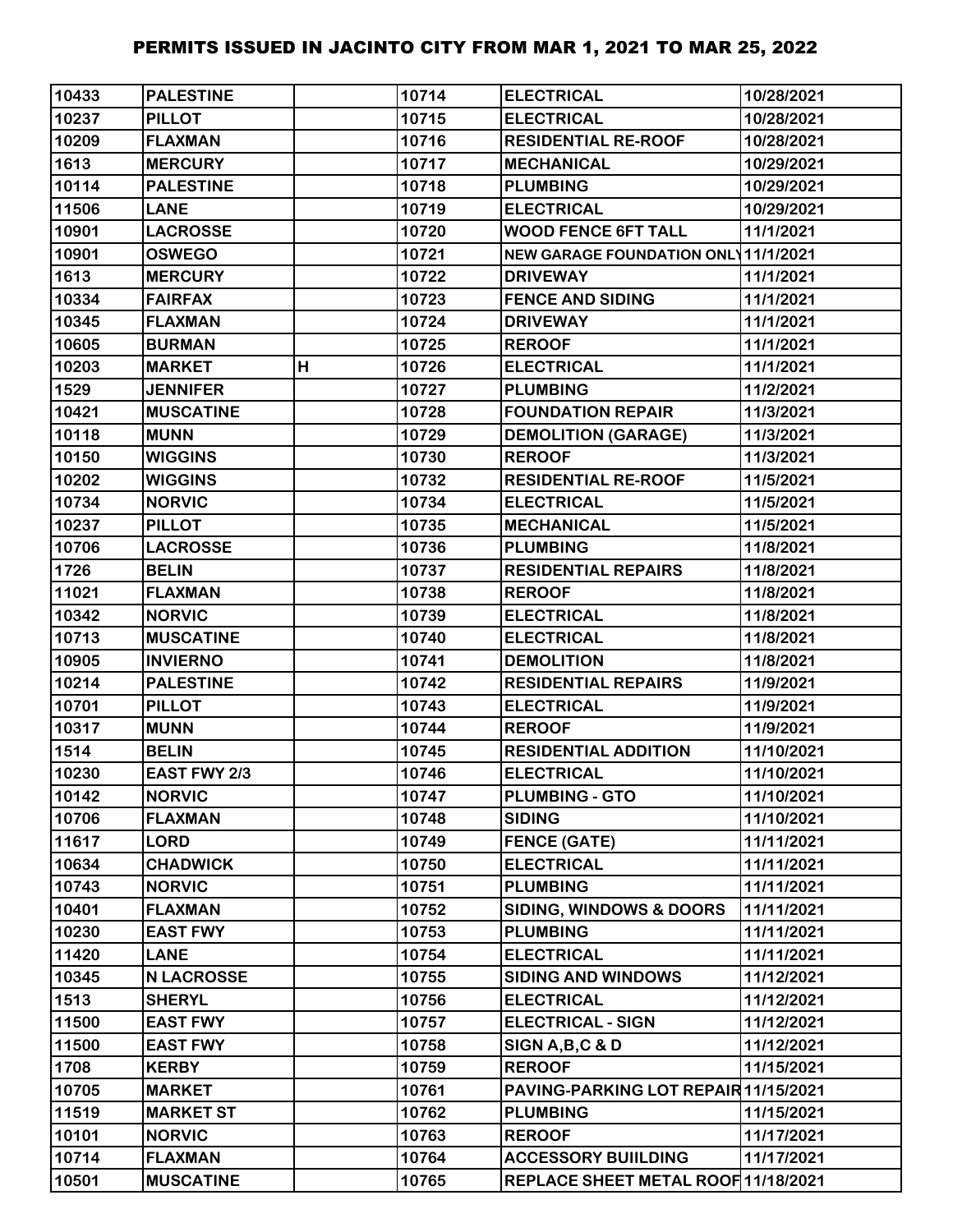| 10512 | <b>MUSCATINE</b> | 10766 | <b>PAVING</b>                            | 11/18/2021 |
|-------|------------------|-------|------------------------------------------|------------|
| 11519 | <b>MARKET ST</b> | 10767 | <b>PLUMBING</b>                          | 11/18/2021 |
| 10142 | <b>PALESTINE</b> | 10768 | <b>CARPORT</b>                           | 11/18/2021 |
| 10409 | N OSWEGO         | 10769 | <b>CARPORT</b>                           | 11/18/2021 |
| 10336 | <b>PALESTINE</b> | 10770 | <b>SIGN</b>                              | 11/19/2021 |
| 1402  | <b>HOLLAND</b>   | 10771 | <b>MECHANICAL</b>                        | 11/19/2021 |
| 1613  | <b>MERCURY</b>   | 10772 | <b>ELECTRICAL</b>                        | 11/19/2021 |
| 11519 | <b>MARKET ST</b> | 10773 | <b>PAVING</b>                            | 11/19/2021 |
| 10921 | <b>WIGGINS</b>   | 10774 | <b>PLUMBING</b>                          | 11/19/2021 |
| 10429 | <b>PALESTINE</b> | 10775 | <b>PAVING</b>                            | 11/19/2021 |
| 11501 | <b>TILIA</b>     | 10776 | RESIDENTIAL ADDITION & REPAIR 11/22/2021 |            |
| 11450 | <b>EAST FWY</b>  | 10777 | NEW LED DIGITAL BILLBOARD 11/22/2021     |            |
| 10832 | <b>LANE</b>      | 10778 | <b>PLUMBING</b>                          | 11/22/2021 |
| 1625  | <b>JENNIFER</b>  | 10779 | <b>PLUMBING</b>                          | 11/22/2021 |
| 10518 | <b>FLAXMAN</b>   | 10780 | <b>REROOF</b>                            | 11/22/2021 |
| 1211  | <b>MERCURY</b>   | 10781 | <b>REPAIR SHED</b>                       | 11/22/2021 |
| 1317  | <b>JENNIFER</b>  | 10782 | <b>REPLACE SIDING</b>                    | 11/22/2021 |
| 10230 | <b>EAST FWY</b>  | 10783 | <b>DEMOLITION</b>                        | 11/23/2021 |
| 10525 | <b>BURMAN</b>    | 10784 | <b>MECHANICAL</b>                        | 11/23/2021 |
| 10525 | <b>BURMAN</b>    | 10785 | <b>ELECTRICAL</b>                        | 11/24/2021 |
| 11216 | <b>MUNN</b>      | 10786 | <b>PLUMBING</b>                          | 11/24/2021 |
| 10230 | <b>EAST FWY</b>  | 10787 | NEW COMMERCIAL - BUILDING11/24/2021      |            |
| 10909 | <b>MUSCATINE</b> | 10788 | <b>RESIDENTIAL RE-ROOF</b>               | 11/24/2021 |
| 10810 | <b>BURMAN</b>    | 10789 | <b>PAVING</b>                            | 11/29/2021 |
| 10101 | <b>FLAXMAN</b>   | 10790 | <b>PLUMBING</b>                          | 11/29/2021 |
| 11020 | <b>MUNN</b>      | 10791 | <b>CARPORT</b>                           | 11/29/2021 |
| 10214 | <b>PALESTINE</b> | 10792 | <b>PLUMBING</b>                          | 11/30/2021 |
| 11216 | <b>MUNN</b>      | 10793 | <b>PLUMBING</b>                          | 12/1/2021  |
| 1506  | <b>CHESTON</b>   | 10794 | <b>ACCESSORY BUILDING</b>                | 12/1/2021  |
| 10233 | <b>MUNN</b>      | 10795 | <b>ACCESSORY BUILDING</b>                | 12/2/2021  |
| 10934 | <b>EAST FWY</b>  | 10796 | <b>SIGN</b>                              | 12/3/2021  |
| 10934 | <b>EAST FWY</b>  | 10797 | <b>ELECTRICAL</b>                        | 12/3/2021  |
| 10934 | <b>VERANO</b>    | 10798 | <b>DEMOLITION</b>                        | 12/6/2021  |
| 10214 | <b>PALESTINE</b> | 10799 | <b>ELECTRICAL</b>                        | 12/6/2021  |
| 11016 | <b>MUNN</b>      | 10800 | <b>RESIDENTIAL REPAIRS &amp; LEV</b>     | 12/6/2021  |
| 1301  | <b>JENNIFER</b>  | 10801 | <b>REROOF</b>                            | 12/7/2021  |
| 1402  | <b>HOLLAND</b>   | 10802 | <b>FENCE-IRON BAR</b>                    | 12/7/2021  |
| 10826 | <b>MUSCATINE</b> | 10803 | <b>REPLACE STUCCO SIDING</b>             | 12/8/2021  |
| 10509 | <b>MUNN</b>      | 10804 | ACCESSORY BUILDING (SHED) 12/8/2021      |            |
| 10802 | <b>MUSCATINE</b> | 10805 | <b>FENCE-IRON BAR</b>                    | 12/9/2021  |
| 1734  | <b>BELIN</b>     | 10806 | <b>FENCE</b>                             | 12/9/2021  |
| 10230 | <b>EAST FWY</b>  | 10807 | UNDERGROUND STORAGE TANK 12/9/2021       |            |
| 1705  | <b>CASPERSON</b> | 10808 | <b>REROOF</b>                            | 12/9/2021  |
| 10909 | <b>MUSCATINE</b> | 10809 | <b>DRIVEWAY</b>                          | 12/9/2021  |
| 10921 | <b>WIGGINS</b>   | 10810 | <b>MECHANICAL</b>                        | 12/13/2021 |
| 10729 | <b>PILLOT</b>    | 10811 | <b>ELECTRICAL</b>                        | 12/13/2021 |
| 935   | <b>MERCURY</b>   | 10812 | <b>ELECTRICAL</b>                        | 12/14/2021 |
| 10921 | <b>WIGGINS</b>   | 10813 | <b>PLUMBING</b>                          | 12/14/2021 |
| 10325 | <b>MARKET C</b>  | 10814 | <b>MECHANICAL</b>                        | 12/14/2021 |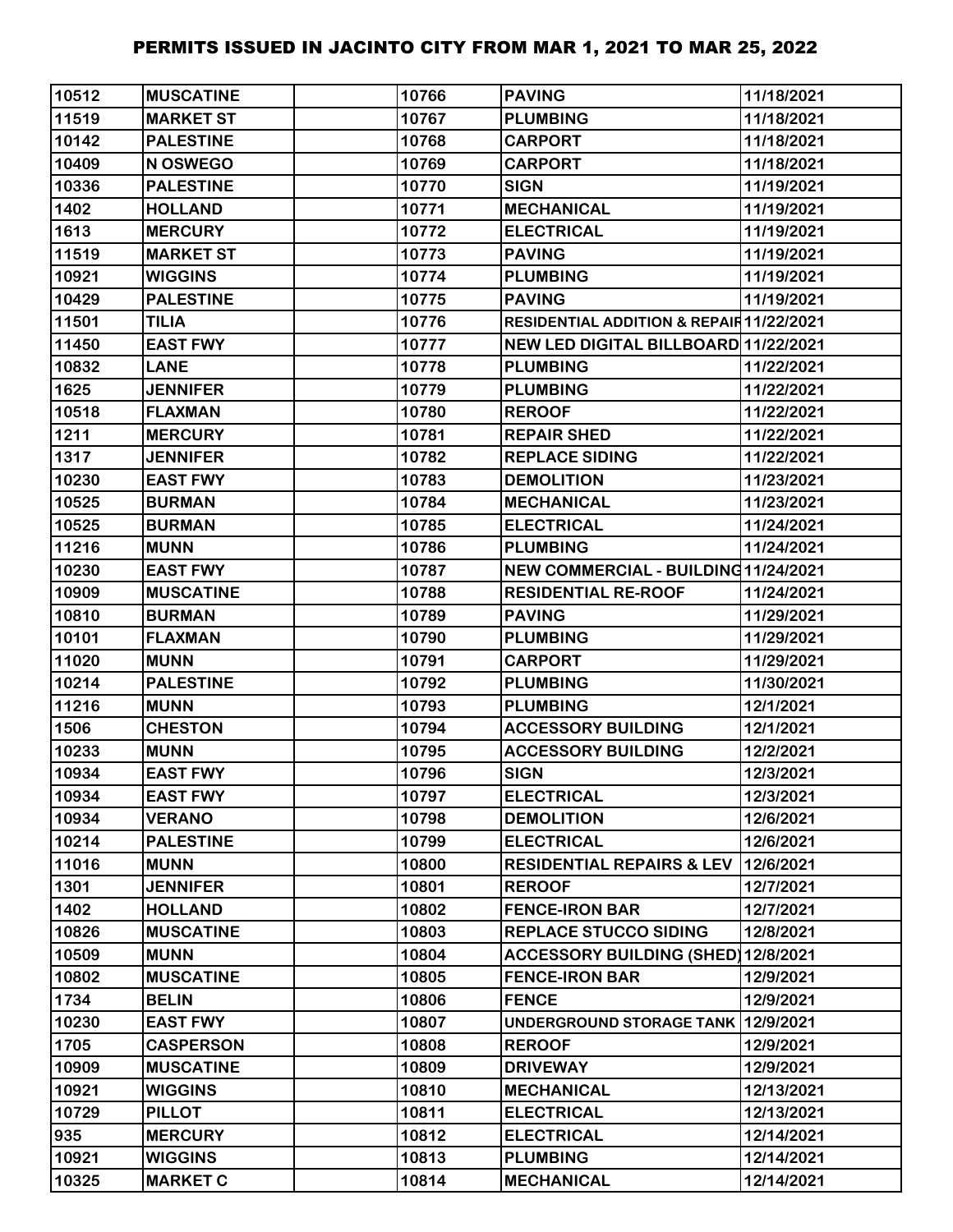| 10821 | <b>MUSCATINE</b>  | 10815 | <b>PLUMBING</b>                    | 12/14/2021 |
|-------|-------------------|-------|------------------------------------|------------|
| 10114 | <b>PALESTINE</b>  | 10816 | <b>ELECTRICAL</b>                  | 12/14/2021 |
| 10921 | <b>WIGGINS</b>    | 10817 | <b>ELECTRICAL</b>                  | 12/15/2021 |
| 10729 | <b>PILLOT</b>     | 10818 | <b>REPLACE WINDOW,</b>             | 12/15/2021 |
| 10237 | <b>PILLOT</b>     | 10819 | <b>DRIVEWAY AND PA</b>             | 12/15/2021 |
| 10633 | <b>FLAXMAN</b>    | 10820 | <b>NEW RESIDENTIAL HOUSE</b>       | 12/15/2021 |
| 10502 | <b>PALESTINE</b>  | 10821 | <b>FENCE</b>                       | 12/15/2021 |
| 1405  | <b>HOLLAND</b>    | 10822 | <b>FIRE PROTECTION</b>             | 12/16/2021 |
| 10114 | <b>PALESTINE</b>  | 10823 | <b>MECHANICAL</b>                  | 12/16/2021 |
| 10138 | <b>PILLOT</b>     | 10824 | <b>ACCESSORY BUILDING</b>          | 12/16/2021 |
| 10317 | <b>MUNN</b>       | 10825 | REPLACE WINDOWS & PAVING12/20/2021 |            |
| 10434 | <b>PILLOT</b>     | 10826 | <b>NEW MAIL BOX</b>                | 12/21/2021 |
| 10142 | <b>NORVIC</b>     | 10827 | <b>FOUNDATION REPAIR</b>           | 12/22/2021 |
| 11509 | <b>FLAXMAN</b>    | 10828 | <b>RESIDENTIAL REMODEL</b>         | 12/22/2021 |
| 1430  | <b>HORATIO</b>    | 10829 | <b>PLUMBING</b>                    | 12/27/2021 |
| 10122 | <b>WIGGINS</b>    | 10830 | <b>REPLACE SIDING</b>              | 12/28/2021 |
| 10608 | <b>OSWEGO</b>     | 10831 | <b>DRIVEWAY</b>                    | 12/28/2021 |
| 10230 | <b>EAST FWY</b>   | 10832 | <b>PLUMBING</b>                    | 12/28/2021 |
| 1301  | <b>JENNIFER</b>   | 10833 | <b>ACCESSORY BUILDING</b>          | 12/28/2021 |
| 1713  | <b>HOLLAND</b>    | 10834 | <b>ACCESSORY BLDG- (C</b>          | 12/29/2021 |
| 10317 | <b>WIGGINS</b>    | 10835 | <b>ELECTRICAL</b>                  | 12/29/2021 |
| 10912 | <b>EAST FWY</b>   | 10836 | <b>COMMERCIAL REMODEL</b>          | 12/29/2021 |
| 10101 | <b>PILLOT</b>     | 10837 | <b>ELECTRICAL</b>                  | 12/29/2021 |
| 10410 | N OSWEGO          | 10838 | CARPORT-METAL/GALV                 | 12/30/2021 |
| 10230 | <b>EAST FWY</b>   | 10839 | <b>ELECTRICAL</b>                  | 1/3/2022   |
| 10137 | <b>RUMAR</b>      | 10840 | PAVING(ON PREMISES SIDEWALK        | 1/3/2022   |
| 11509 | <b>FLAXMAN</b>    | 10841 | <b>PLUMBING</b>                    | 1/3/2022   |
| 10101 | <b>PILLOT</b>     | 10842 | <b>MECHANICAL</b>                  | 1/3/2022   |
| 10429 | <b>WIGGINS</b>    | 10843 | <b>ELECTRICAL</b>                  | 1/4/2022   |
| 1529  | <b>JENNIFER</b>   | 10844 | <b>PAVING</b>                      | 1/4/2022   |
| 10714 | <b>FLAXMAN</b>    | 10845 | <b>PAVING</b>                      | 1/5/2022   |
| 10214 | <b>PALESTINE</b>  | 10846 | <b>PLUMBING</b>                    | 1/5/2022   |
| 10608 | <b>OSWEGO</b>     | 10847 | <b>RESIDENTIAL-REMODEL(S</b>       | 1/5/2022   |
| 10608 | <b>OSWEGO</b>     | 10848 | <b>ELECTRICAL FOR SOLAR</b>        | 1/5/2022   |
| 10906 | <b>FLAXMAN</b>    | 10849 | <b>RES.-REM(FOUNDATION-FUTURE</b>  | 1/5/2022   |
| 1423  | KERBEY 1/2        | 10850 | <b>ELECTRICAL</b>                  | 1/5/2022   |
| 10809 | <b>MUSCATINE</b>  | 10851 | <b>DRIVEWAY</b>                    | 1/5/2022   |
| 10305 | <b>FLAXMAN</b>    | 10852 | <b>FENCE</b>                       | 1/5/2022   |
| 10142 | <b>NORVIC</b>     | 10853 | <b>RESIDENTIAL REPAIRS</b>         | 1/5/2022   |
| 10814 | <b>LACROSSE</b>   | 10854 | <b>RESIDENTIAL - REMODEL</b>       | 1/6/2022   |
| 1402  | <b>HOLLAND</b>    | 10855 | <b>NEW COMMERCIAL - BUILDING R</b> | 1/10/2022  |
| 1421  | <b>SERPENTINE</b> | 10856 | RES.REP.(RELEVEL A FLOOR/NE        | 1/11/2022  |
| 10717 | <b>PILLOT</b>     | 10857 | RES.REPAIRS(SIDING&WINDOWS)        | 1/11/2022  |
| 11519 | <b>MARKET ST</b>  | 10858 | FIRE PROTECTION(FIRE ALARM)        | 1/11/2022  |
| 11505 | <b>SEAGRAM</b>    | 10859 | <b>RESIDENTIAL - REMODEL</b>       | 1/11/2022  |
| 11509 | <b>FLAXMAN</b>    | 10860 | <b>ELECTRICAL</b>                  | 1/11/2022  |
| 10912 | <b>EAST FWY</b>   | 10861 | <b>PLUMBING</b>                    | 1/11/2022  |
| 1501  | <b>JENNIFER</b>   | 10862 | <b>ELECTRICAL</b>                  | 1/12/2022  |
| 10230 | <b>EAST FWY</b>   | 10863 | <b>MECHANICAL</b>                  | 1/12/2022  |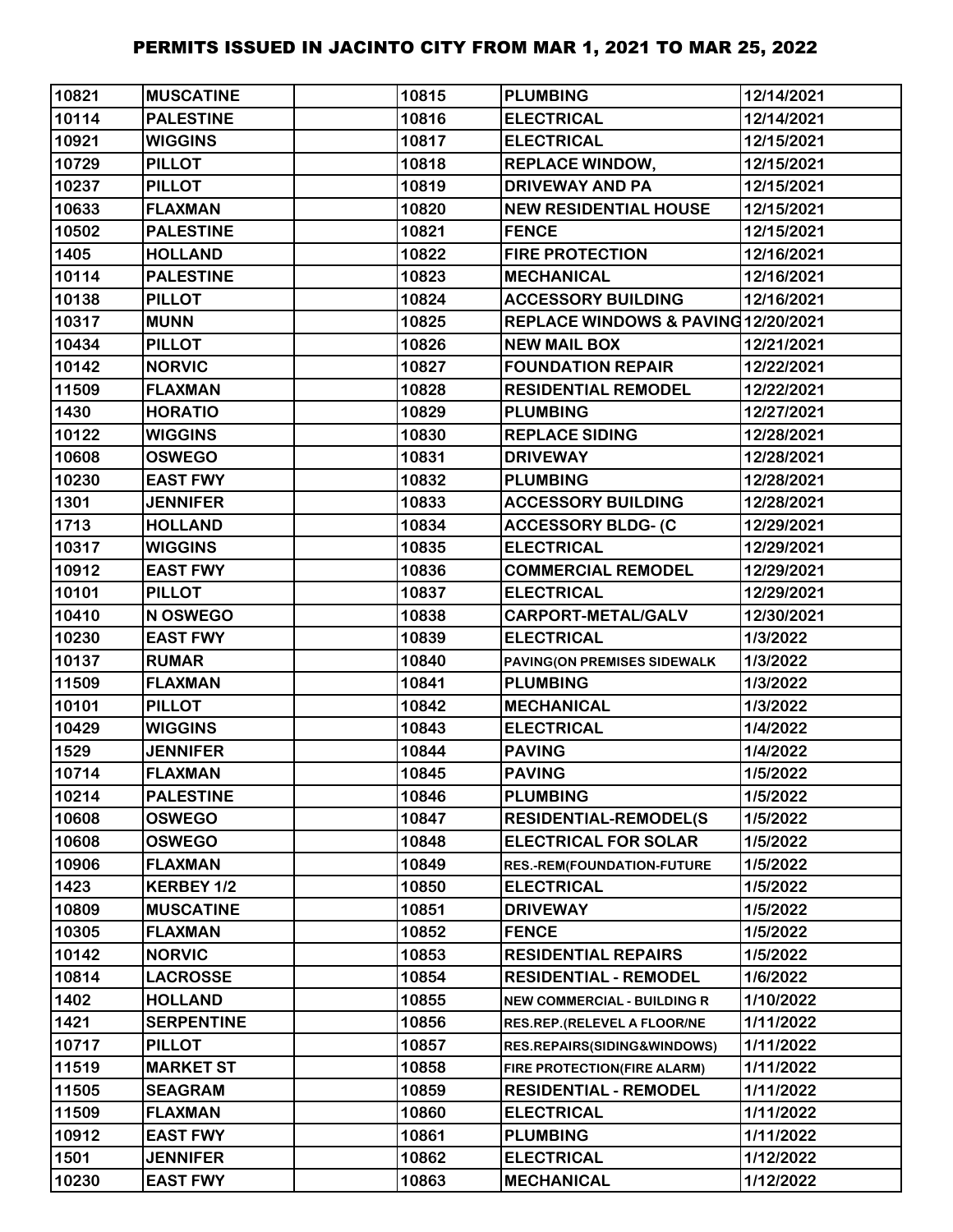| 10230 | <b>EAST FWY</b>  |   | 10864 | <b>REFRIGERATION</b>                           | 1/12/2022 |
|-------|------------------|---|-------|------------------------------------------------|-----------|
| 10521 | <b>FAIRFAX</b>   |   | 10865 | <b>ELECTRICAL</b>                              | 1/13/2022 |
| 10324 | <b>PALESTINE</b> |   | 10866 | <b>SIGN</b>                                    | 1/14/2022 |
| 10101 | <b>PILLOT</b>    |   | 10867 | <b>PLUMBING</b>                                | 1/14/2022 |
| 10417 | <b>FLAXMAN</b>   |   | 10868 | <b>RESIDENTIAL REPAIRS</b>                     | 1/14/2022 |
| 10912 | <b>EAST FWY</b>  |   | 10869 | <b>ELECTRICAL</b>                              | 1/18/2022 |
| 11509 | <b>FLAXMAN</b>   |   | 10870 | <b>MECHANICAL</b>                              | 1/18/2022 |
| 10714 | <b>PILLOT</b>    |   | 10871 | <b>ELECTRICAL</b>                              | 1/19/2022 |
| 11105 | <b>OSWEGO</b>    |   | 10872 | RESIDENTIAL REPAIRS(REROOF&SIDING)             | 1/19/2022 |
| 10405 | <b>BURMAN</b>    |   | 10873 | <b>ACCESSORY BLDG</b>                          | 1/20/2022 |
| 11006 | <b>WIGGINS</b>   |   | 10874 | <b>SOLAR PANELS</b>                            | 1/20/2022 |
| 11006 | <b>WIGGINS</b>   |   | 10875 | <b>ELECTRICAL</b>                              | 1/20/2022 |
| 10619 | <b>LACROSSE</b>  |   | 10876 | <b>SOLAR PANELS</b>                            | 1/20/2022 |
| 10619 | <b>LACROSSE</b>  |   | 10877 | <b>ELECTRICAL</b>                              | 1/20/2022 |
| 10413 | <b>OSWEGO</b>    | N | 10878 | <b>RESIDENTIAL REPAIRS</b>                     | 1/20/2022 |
| 10611 | <b>LACROSSE</b>  |   | 10879 | <b>RESIDENTIAL REPAIRS &amp; RER01/21/2022</b> |           |
| 10230 | <b>EAST FWY</b>  |   | 10880 | <b>DOUBLE SIDED SIGN</b>                       | 1/21/2022 |
| 11110 | <b>VERANO</b>    |   | 10881 | <b>DRIVEWAY</b>                                | 1/21/2022 |
| 1514  | <b>BELIN</b>     |   | 10882 | <b>PLUMBING</b>                                | 1/21/2022 |
| 10230 | <b>EAST FWY</b>  |   | 10883 | <b>DRIVEWAY</b>                                | 1/21/2022 |
| 10230 | <b>EATS FWY</b>  |   | 10884 | <b>ELECTRICAL</b>                              | 1/21/2022 |
| 10121 | <b>WIGGINS</b>   |   | 10885 | <b>PLUMBING</b>                                | 1/24/2022 |
| 1501  | <b>JENNIFER</b>  |   | 10886 | <b>MECHANICAL</b>                              | 1/24/2022 |
| 10611 | <b>PALESTINE</b> |   | 10887 | REROOF(PATIOCOVERMETAL/SKYLIGHTS) 1/24/2022    |           |
| 11010 | <b>VERANO</b>    |   | 10888 | <b>RESIDENTIAL ADDITION</b>                    | 1/25/2022 |
| 10810 | <b>BURMAN</b>    |   | 10889 | <b>RE-ROOF</b>                                 | 1/26/2022 |
| 11505 | <b>SEAGRAM</b>   |   | 10890 | <b>ELECTRICAL</b>                              | 1/26/2022 |
| 10510 | <b>LACROSSE</b>  |   | 10891 | <b>RESIDENTIAL REPAIRS</b>                     | 1/27/2022 |
| 10201 | <b>MUNN</b>      |   | 10892 | <b>PLUMBING</b>                                | 1/27/2022 |
| 10609 | <b>NORVIC</b>    |   | 10893 | <b>WOOD FENCE</b>                              | 1/27/2022 |
| 10150 | <b>MUNN</b>      |   | 10894 | <b>RESIDENTIAL -RE-ROOF</b>                    | 1/31/2022 |
| 1226  | <b>MERCURY</b>   |   | 10895 | <b>PLUMBING</b>                                | 1/31/2022 |
| 10422 | <b>SLACROSSE</b> |   | 10896 | <b>FENCE</b>                                   | 2/1/2022  |
| 1622  | <b>CHESTON</b>   |   | 10897 | <b>RESIDENTIAL ADDITION</b>                    | 2/1/2022  |
| 1622  | <b>CHESTON</b>   |   | 10898 | <b>PLUMBING</b>                                | 2/1/2022  |
| 10421 | <b>SOSWEGO</b>   |   | 10899 | <b>SOLAR PANELS</b>                            | 2/2/2022  |
| 10421 | S OSWEGO         |   | 10900 | <b>ELECTRICAL</b>                              | 2/2/2022  |
| 11402 | <b>MUNN</b>      |   | 10901 | <b>PLUMBING</b>                                | 2/2/2022  |
| 10729 | <b>PILLOT</b>    |   | 10902 | <b>MECHANICAL</b>                              | 2/2/2022  |
| 10325 | <b>SLACROSSE</b> |   | 10903 | <b>RESIDENTIAL REPAIRS</b>                     | 2/3/2022  |
| 10611 | <b>PALESTINE</b> |   | 10904 | <b>PLUMBING</b>                                | 2/3/2022  |
| 10137 | <b>RUMAR</b>     |   | 10905 | <b>FENCE</b>                                   | 2/3/2022  |
| 10902 | <b>LANE</b>      |   | 10906 | <b>DRIVEWAY/PAVING</b>                         | 2/4/2022  |
| 10222 | <b>NORVIC</b>    |   | 10907 | <b>PLUMBING</b>                                | 2/8/2022  |
| 10414 | <b>NORVIC</b>    |   | 10908 | <b>PAVING</b>                                  | 2/8/2022  |
| 10222 | <b>MUNN</b>      |   | 10909 | <b>FENCE</b>                                   | 2/9/2022  |
| 11605 | <b>FLAXMAN</b>   |   | 10910 | <b>RESIDENTIAL RE-ROOF</b>                     | 2/9/2022  |
| 10138 | <b>NORVIC</b>    |   | 10911 | <b>PLUMBING</b>                                | 2/9/2022  |
| 11010 | <b>VERANO</b>    |   | 10912 | <b>DRIVEWAY</b>                                | 2/10/2022 |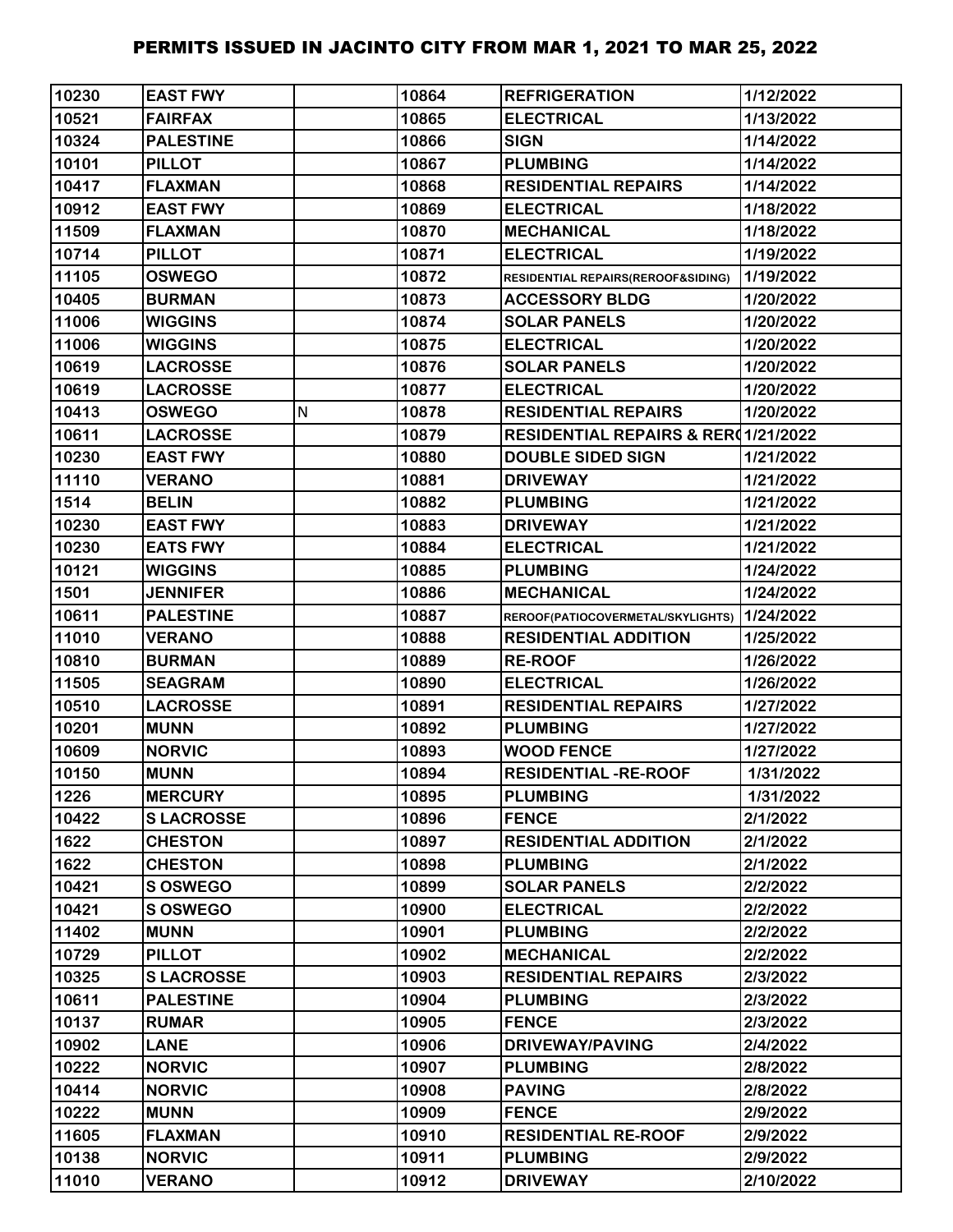| 10333 | <b>N LACROSSE</b> |     | 10913 | <b>RESIDENTIAL RE-ROOF</b>       | 2/11/2022 |
|-------|-------------------|-----|-------|----------------------------------|-----------|
| 11505 | <b>OGLESBY</b>    |     | 10914 | <b>PLUMBING</b>                  | 2/14/2022 |
| 10230 | <b>FAIRFAX</b>    |     | 10915 | PLUMBING-GAS GENERATOR 2/14/2022 |           |
| 10414 | <b>SLACROSSE</b>  |     | 10916 | <b>ELECTRICAL</b>                | 2/14/2022 |
| 1306  | <b>MERCURY</b>    |     | 10917 | <b>6FT TALL WOOD FENCE</b>       | 2/14/2022 |
| 11501 | <b>TILIA</b>      |     | 10918 | <b>PLUMBING</b>                  | 2/15/2022 |
| 1105  | <b>FLINT</b>      |     | 10919 | <b>ELECTRICAL</b>                | 2/15/2022 |
| 10142 | <b>NORVIC</b>     |     | 10920 | <b>ELECTRICAL</b>                | 2/16/2022 |
| 10237 | <b>MARKET</b>     |     | 10921 | <b>ELECTRICAL</b>                | 2/16/2022 |
| 10142 | <b>NORVIC</b>     |     | 10922 | <b>MECHANICAL</b>                | 2/17/2022 |
| 10714 | <b>PILLOT</b>     |     | 10923 | <b>ELECTRICAL</b>                | 2/17/2022 |
| 10714 | <b>PILLOT</b>     |     | 10924 | <b>SOLAR PANEL</b>               | 2/17/2022 |
| 11018 | <b>OSWEGO</b>     |     | 10925 | <b>RESIDENTIAL RE-ROOF</b>       | 2/17/2022 |
| 1312  | <b>MERCURY</b>    |     | 10926 | <b>RESIDENTIAL REPAIRS</b>       | 2/18/2022 |
| 10142 | <b>NORVIC</b>     |     | 10927 | <b>PLUMBING</b>                  | 2/18/2022 |
| 10325 | <b>SLACROSSE</b>  |     | 10928 | <b>ELECTRICAL</b>                | 2/18/2022 |
| 10810 | <b>OSWEGO</b>     |     | 10929 | <b>WHOLE HOUSE GENERATOR</b>     | 2/21/2022 |
| 10810 | <b>OSWEGO</b>     |     | 10930 | <b>PLUMBING</b>                  | 2/21/2022 |
| 10810 | <b>OSWEGO</b>     |     | 10931 | <b>ELECTRICAL</b>                | 2/21/2022 |
| 10126 | <b>NORVIC</b>     |     | 10932 | <b>RES REPAIRS (SHEETROCK)</b>   | 2/21/2022 |
| 10237 | <b>LANE</b>       |     | 10933 | <b>PLUMBING</b>                  | 2/22/2022 |
| 10912 | <b>EAST FWY</b>   |     | 10934 | <b>MECHANICAL</b>                | 2/23/2022 |
| 1312  | <b>MERCURY</b>    |     | 10935 | <b>ELECTRICAL</b>                | 2/23/2022 |
| 11502 | <b>CELTIS</b>     |     | 10936 | <b>PLUMBING</b>                  | 2/23/2022 |
| 11009 | <b>WIGGINS</b>    |     | 10937 | <b>PLUMBING</b>                  | 2/23/2022 |
| 11430 | <b>EAST FWY</b>   | 360 | 10938 | <b>COMMERCIAL REMODEL</b>        | 2/24/2022 |
| 11209 | <b>OSWEGO</b>     |     | 10939 | <b>FENCE</b>                     | 2/24/2022 |
| 10633 | <b>FLAXMAN</b>    |     | 10940 | <b>PLUMBING</b>                  | 2/24/2022 |
| 1405  | <b>HOLLAND</b>    |     | 10941 | <b>FIRE PROTECTION ALARM</b>     | 2/28/2022 |
| 11211 | <b>MUNN</b>       |     | 10942 | <b>CARPORT</b>                   | 3/2/2022  |
| 11501 | <b>TILIA</b>      |     | 10943 | <b>MECHANICAL</b>                | 3/2/2022  |
| 10718 | <b>NORVIC</b>     |     | 10944 | <b>REROOF</b>                    | 3/3/2022  |
| 10633 | <b>FLAXMAN</b>    |     | 10945 | <b>ELECTRICAL</b>                | 3/3/2022  |
| 10714 | <b>OSWEGO</b>     |     | 10946 | <b>REROOF</b>                    | 3/3/2022  |
| 1310  | <b>CHESTON</b>    |     | 10947 | <b>RESIDENTIAL RE-ROOF</b>       | 3/3/2022  |
| 10205 | <b>NORVIC</b>     |     | 10948 | <b>FENCE-CHAINLINK</b>           | 3/3/2022  |
| 10603 | <b>LACROSSE</b>   |     | 10949 | <b>DRIVEWAY</b>                  | 3/4/2022  |
| 1310  | <b>CHESTON</b>    |     | 10950 | <b>WOOD CARPORT</b>              | 3/4/2022  |
| 11519 | <b>MARKET ST</b>  |     | 10951 | SIGN 2 WALL & 2 POLE             | 3/8/2022  |
| 11519 | <b>MARKET ST</b>  |     | 10952 | <b>ELECTRICAL SIGN</b>           | 3/8/2022  |
| 10630 | <b>FLAXMAN</b>    |     | 10953 | <b>MECHANICAL</b>                | 3/8/2022  |
| 1501  | <b>JENNIFER</b>   |     | 10954 | <b>PLUMBING</b>                  | 3/9/2022  |
| 1317  | <b>MERCURY</b>    |     | 10955 | <b>PEDESTRIAN RAMP</b>           | 3/9/2022  |
| 11430 | <b>EAST FWY</b>   | 350 | 10956 | <b>ELECTRICAL</b>                | 3/9/2022  |
| 1002  | <b>HOLLAND ST</b> |     | 10957 | <b>COMMERCIAL REMODEL</b>        | 3/9/2022  |
| 10222 | <b>BURMAN</b>     |     | 10959 | RESREM(M.SUITE&GARAGE            | 3/10/2022 |
| 10609 | <b>FAIRFAX</b>    |     | 10960 | <b>PAVING FOR EXISTING</b>       | 3/10/2022 |
| 11450 | <b>EAST FWY</b>   |     | 10961 | <b>COMMERCIAL RE-ROOF</b>        | 3/10/2022 |
| 11117 | <b>OSWEGO</b>     |     | 10962 | LEVEL-BLK/BASE                   | 3/10/2022 |